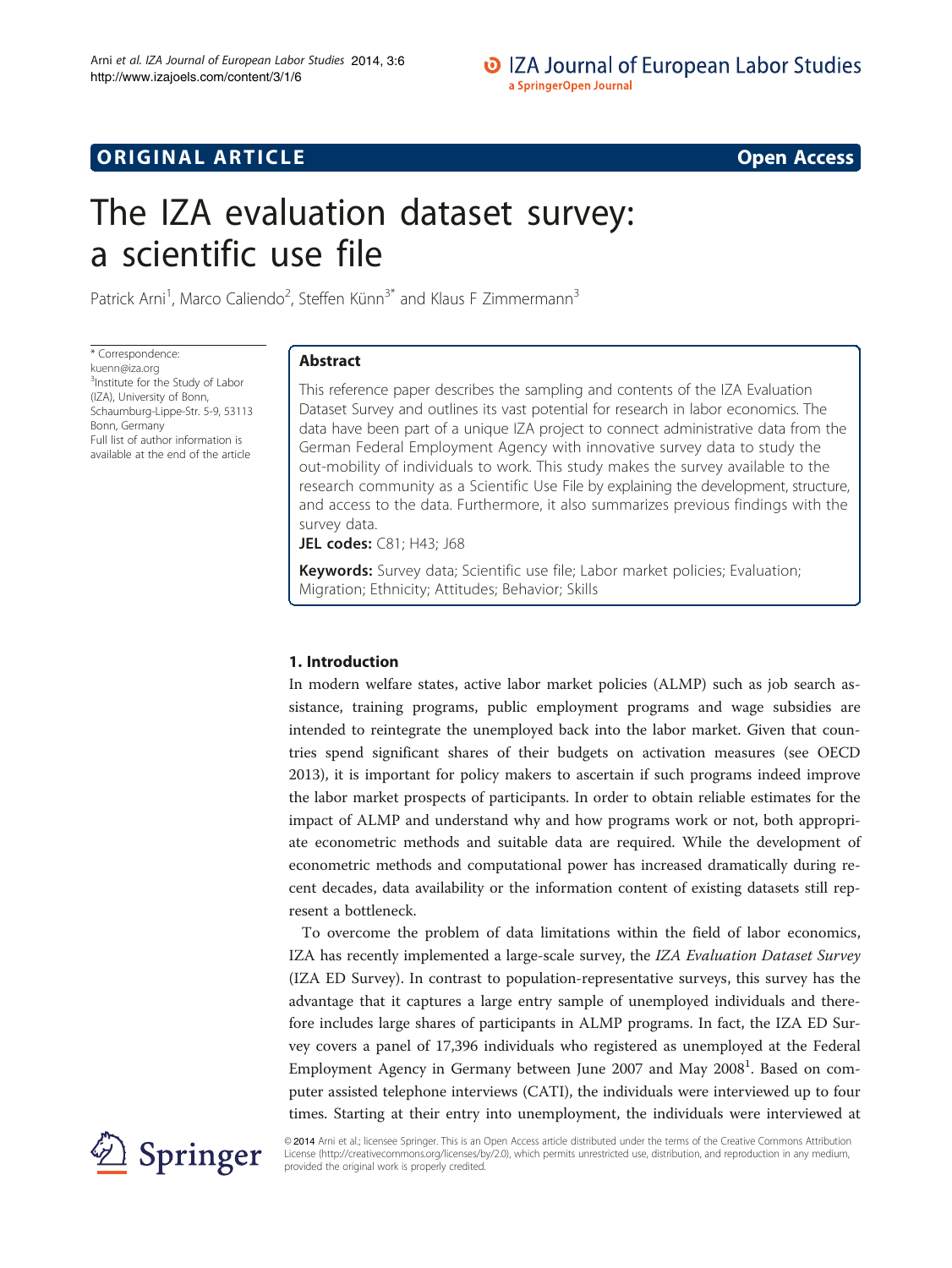frequent intervals during the first 12 months of unemployment and in the long-run after three years.

This data allows the researcher to observe dynamics with respect to individual and labor market characteristics during the early stage of unemployment, as well as tracking long-run outcomes. Within the survey, information on labor market activities, ALMP participation, migration background, search behavior, ethnic and social networks, psychological factors, cognitive and non-cognitive abilities, attitudes and preferences was recorded. Its large sample size of individuals entering unemployment, in combination with its broad set of variables and the measurement of unemployment dynamics (due to several interviews during the first three years after unemployment entry), offers new perspectives for empirical labor market research. Besides the evaluation of ALMP programs, this dataset provides a good empirical base to investigate all aspects of the transition process from unemployment to employment. In particular, the combination of rich information on individual characteristics and longitudinal data allows designing detailed studies concerning the interplay of personal (search) behavior and attitudes, labor market outcomes and labor market policies.

The IZA ED Survey is now available as a Scientific Use File. This paper introduces the concept of the Scientific Use File to the scientific community by illustrating the background and motivation for the creation of this dataset in Section 2, before explaining the development, structure and access to the data in Section [3.](#page-3-0) In Section [4](#page-13-0), we provide an overview of applied studies that have used this dataset in the past, and provide some ideas on further possible fields of application and an outlook in Section [5](#page-16-0).

## 2. Background

The starting point for the creation of the IZA ED Survey is based on the aforementioned existence of data limitations in the field of program evaluation. As a first step to overcome such limitations and obtain empirical evidence on the effectiveness of labor market policies, many European countries have recently opened their administrative databases for scientific research. The advantages of administrative data are straightforward: they are consistently and accurately collected, resulting in highly reliable data covering a large number of observations (in some cases even 100% of the population). They are regularly updated such that long time periods are observable usually and the specific use of ALMP programs is directly visible. In addition, the provision of administrative data for scientific research reflects a cost-effective way of providing highly reliable and representative data, as these data are collected for administrative purposes anyway.

However, there are also some limitations associated with administrative data, reducing its usefulness for scientific purposes. Besides a very restrictive access due to data security issues, given that administrative data are collected for administrative purposes the range and variety of variables is quite restricted. Important variables for scientific research such as social networks, personality traits, cognitive skills, attitudes or ethnic identity are usually not important for administrators and hence are not included in administrative databases.

However, recent studies have shown the high relevance of such variables in empirical studies in the field of labor economics (e.g. Borghans et al. [2008](#page-18-0), Bonin et al. [2007](#page-18-0),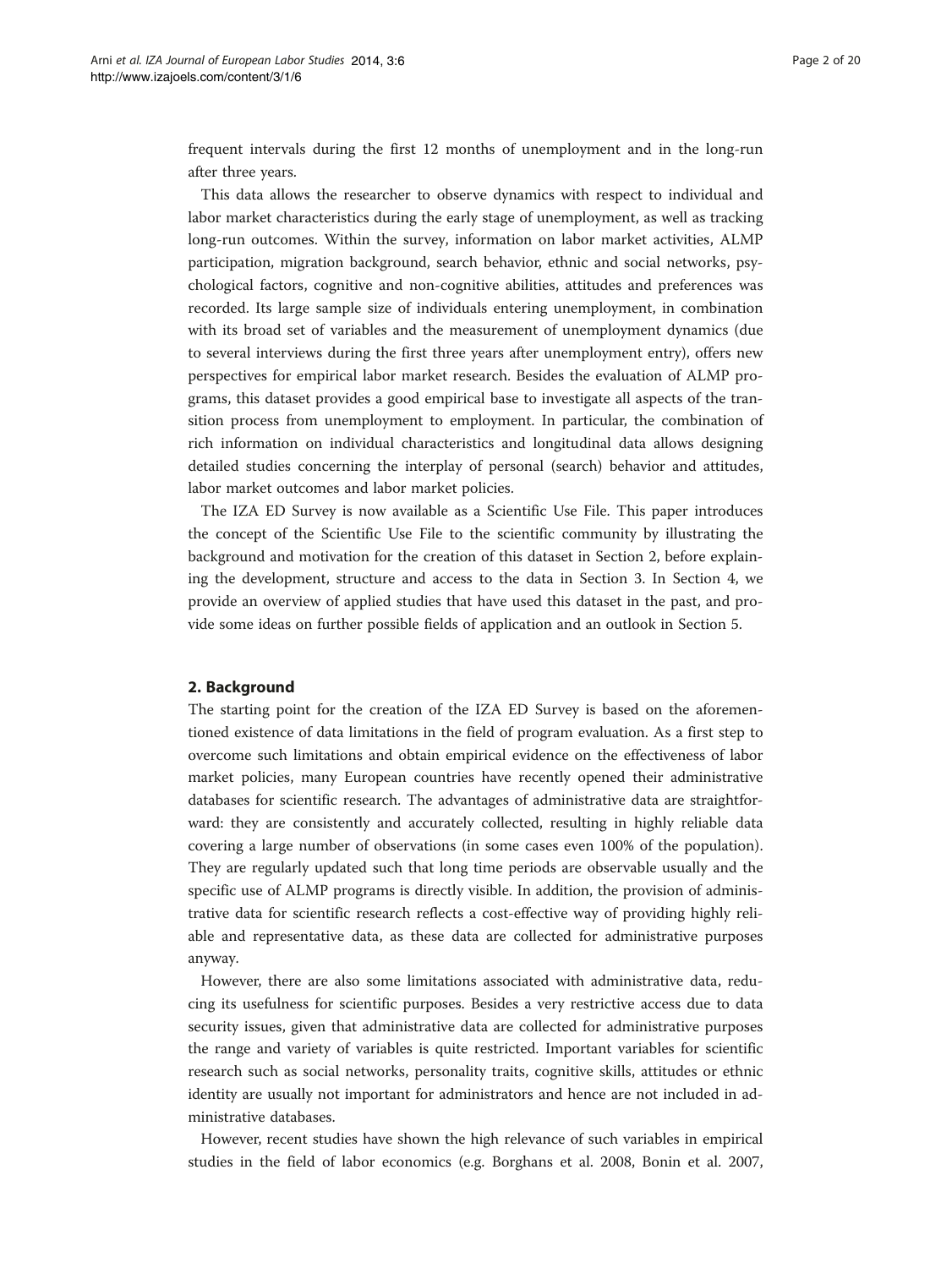Constant and Zimmermann [2008](#page-18-0) and [2013](#page-18-0)). Further information that is also needed for labor market research yet not included in administrative data includes, for instance, information on job search behavior, such as reservation wages, search intensity or search channels, or job satisfaction and individuals' expectations concerning their future labor market success and health condition. Indeed, such information is crucial towards understanding why certain ALMP programs work and others do not. Thus, survey data are needed to answer fundamental research questions that cannot be answered by using administrative data.

In order to provide a base for empirical research on such questions of social behavior, many countries have started initiatives to create survey data for scientific purposes. The most known surveys are generally the large population-representative surveys such as the German Socio-Economic Panel (GSOEP), the Current Population Survey (CPS) in the U.S., the British Household Panel Survey (BHPS) or the recently started Household, Income and Labour Dynamics in Australia Survey (HILDA). Such surveys are widely used and depict the main workhorse in empirical social sciences.

However, they cannot solve the data restrictions within specific research areas such as the evaluation of ALMP programs, the economics of migration or education. In these areas, population representative surveys are not particularly appropriate as they capture insufficient information and sample sizes concerning certain subgroups of the population (e.g. job seekers, immigrants, pupils) or with respect to specific subjects (e.g. unemployment, migration aspects, school performance).

To overcome such data limitations, several institutions have started data initiatives to abolish particular data restrictions within certain research areas. For instance, the New Immigrant Survey in the US has been implemented to create a data base for analyzing policy questions on immigrants in the U.S. (see Jasso et al. [2000\)](#page-18-0). Consistently, the Rural-to-Urban Migration Dataset was created to analyze the massive migration flows from rural to urban areas in China (see Kong [2010](#page-18-0); Akgüc et al. [2013](#page-18-0)). Moreover, topic-specific surveys have also been implemented, e.g. the German Panel Analysis of Intimate Relationships and Family Dynamics (see Huinink [2011\)](#page-18-0) to investigate mechanisms of intergenerational transmission or the German National Educational Panel Study (NEPS, see Blossfeld et al. [2011\)](#page-18-0) to analyze questions within the field of economics of education.

In line with this strand of data projects, IZA has recently implemented the IZA ED Survey on unemployed individuals. The main aim of this survey is to generate an optimal data base for the evaluation of social and labor policies, as well as studying the transition process from unemployment back to employment. Therefore, the underlying population of the survey focuses solely on entries into unemployment, given that such individuals are primarily targeted by labor market policies. The survey is now available as a Scientific Use File, which will be distributed by the International Data Service Center (IDSC) of IZA<sup>2</sup>.

A distinctive and attractive feature of the IZA ED Survey is that it can be merged to administrative data as provided by the Institute for Employment Research (IAB) in Nuremberg, the research institute of the Federal Employment Agency (see Caliendo et al. [2011a](#page-18-0) for details). The administrative data cover daily information on individuals' labor market activities, including wages and benefits, for a period covering from 1975 until present. The merging of the IZA ED Survey with the administrative data provides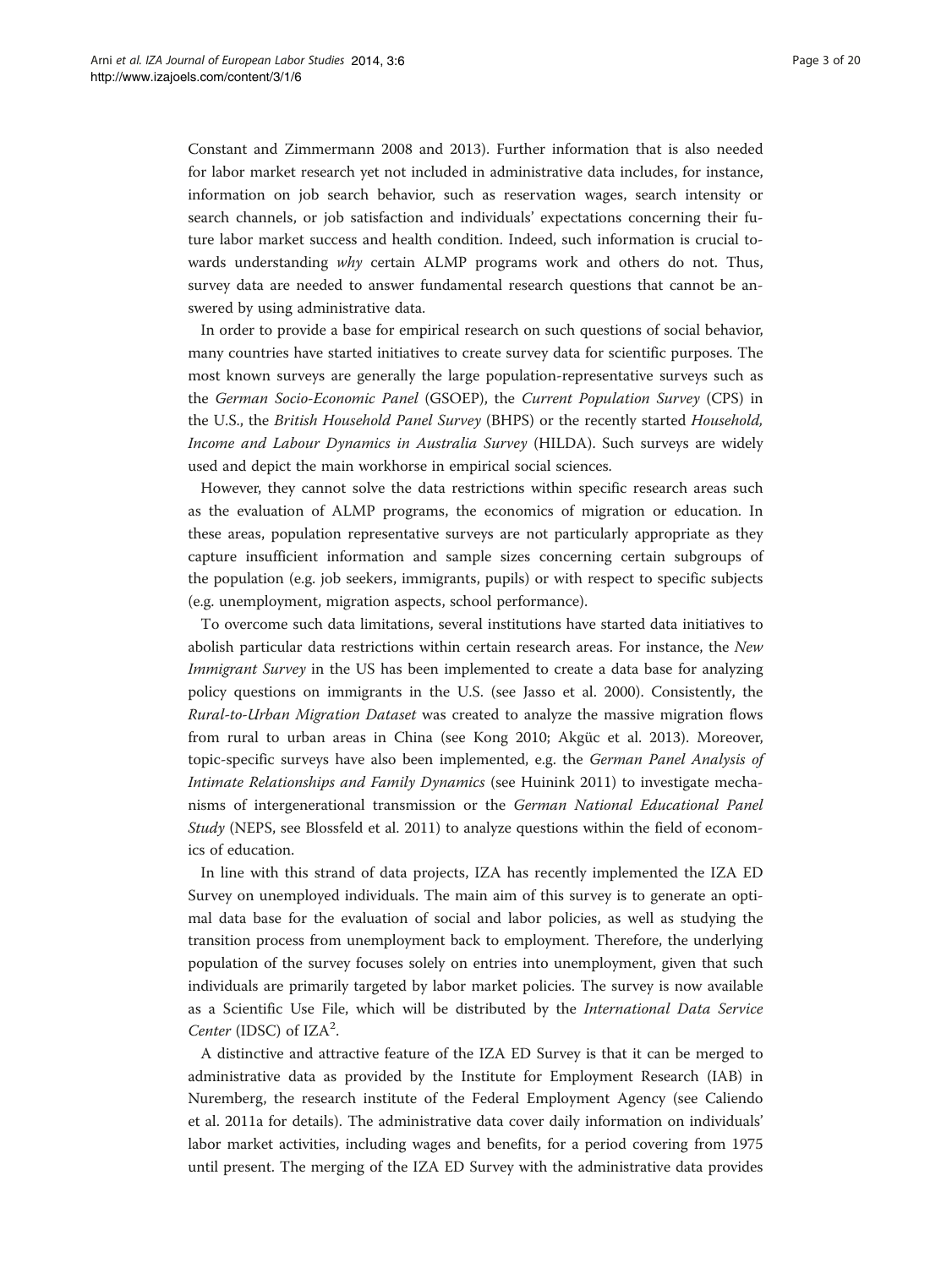<span id="page-3-0"></span>the additional advantage of combining the variety of survey information with the high reliability and large observation window of the administrative data. However, the administrative data are subject to very restrictive data security legislation that currently prevents public access to the merged dataset. IZA is actively engaging in joint work with the IAB to find a solution that will provide access to the merged dataset in the future.

## 3. The data

The aim of the IZA ED Survey was to interview new entries into unemployment, collecting detailed information on these individuals and their labor market activities, starting at entry into unemployment until three years after. The following section describes the underlying target population, the construction of the survey, the questionnaire and characteristics of the finally realized samples, as well as providing guidance on data access. Thereby, the focus is solely on the main features of the data. A very detailed and more technical description of the data construction, including a description of the questionnaire, an extensive analysis of non-response and panel attrition, and the calculation of panel weights can be found in the User Manual of the IZA ED Survey<sup>3</sup>.

#### 3.1. The target population and sampling

The IZA ED Survey consists of individuals who registered as unemployed at the German Federal Employment Agency within the period from June 2007 to May 2008<sup>4</sup>. The aim was to construct a sample of "new" entries into unemployment, i.e. prime-age individuals who enter unemployment, are looking for a job and are eligible to participate in ALMP programs.

The contact information on individuals entering unemployment was drawn from the monthly unemployment inflow statistic of the Federal Employment Agency. This statistic records individuals when they register as unemployed at the Federal Employment Agency–if eligible to unemployment benefit type I–or the agency responsible for the unemployment benefit type II. While unemployment benefit type I is paid to individuals who made contributions to the unemployment insurance in the past, unemployment benefit type II is a means-tested, tax-funded benefit that is paid to long-term unemployed or individuals without any previous employment experience (see Konle-Seidl et al. [2010](#page-18-0) for an overview on the German unemployment insurance system). Therefore, the unemployment inflow statistic contains a very heterogeneous pool of entries into unemployment, so that–based on the available information included in the unemployment inflow statistic–some restrictions were implemented in order to pre-select the target population (see Table [1](#page-4-0) for an overview).

First of all, an age restriction was applied (16-54 years at entry into unemployment) to avoid any influence due to retirement decisions, e.g. individuals might voluntarily enter unemployment in order to retire earlier and bridge the time until the official retirement age. However, given that these individuals are not looking for a job they do not belong to our target population. Moreover, we excluded individuals who received unemployment benefit type II (subject to Social Code II, SGB II) at entry into unemployment, due to three reasons. First, unemployed individuals whose unemployment benefit type I entitlement elapses after being unemployed for a certain period (in most cases after 12 months) will be technically registered in the unemployment inflow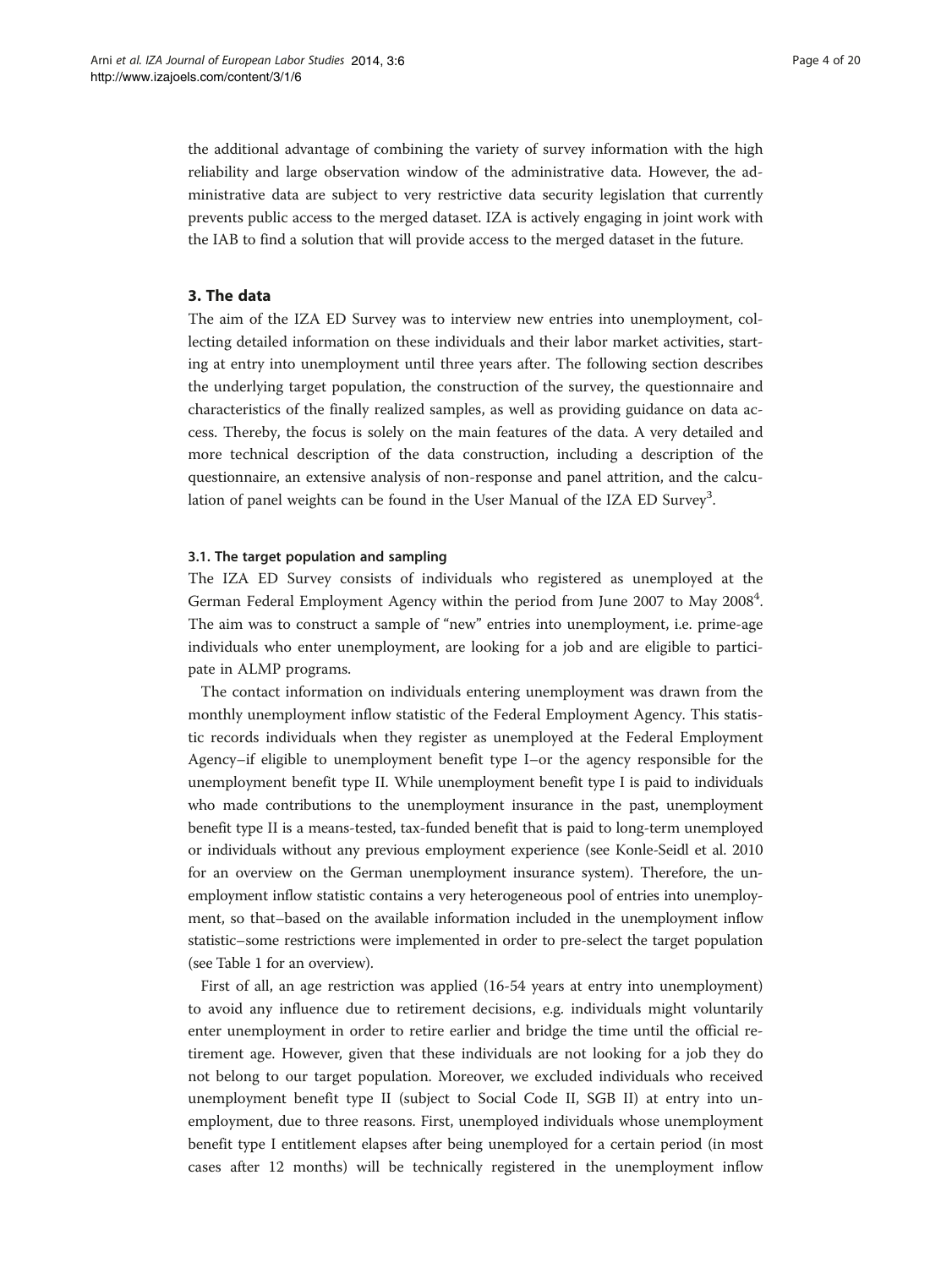<span id="page-4-0"></span>Pre-interview restrictions applied to the sample drawn from the unemployment inflow statistic

- 1. Age restriction: 16-54 years at entry into unemployment
- 2. Exclusion of unemployment benefit type II recipients
- 3. Exclusion of re-entries into unemployment after a period of sickness or participation in ALMP programs

## Restrictions during the interview

- 4. Verification of unemployment entry and previous activities by respondents
- 5. Exclusion of "pseudo" unemployment entries: Individuals who signed a contract for a new job already at entry into unemployment and hence do not search for employment

statistic as an entry into unemployment benefit type II. In economic terms, however, this does not represent a new entry into unemployment and thus such individuals should be excluded from the sample. Second, the SGB II records are likely to be incomplete and third, individuals receiving unemployment benefit type II are not eligible to every ALMP program. Therefore, excluding unemployment benefit type II recipients narrows the sample towards the specified target population. As a last step, individuals who are likely to be re-entries into unemployment were excluded. The unemployment inflow statistic technically defines every individual who registers as unemployed after a certain period of not being unemployed as an entry into unemployment. Therefore, periods of sickness or participation in ALMP programs interrupt unemployment spells, so that individuals who did not find a job during that time are counted (again) as entries into unemployment. However, given that these interruptions do not terminate unemployment in economic terms, these spells are not "new" entries into unemployment and thus have to be excluded. Therefore, all individuals who registered as unemployed after a period of sickness or ALMP participation or had an entry into unemployment in the previous month were excluded.

In addition to the pre-interview sample restrictions, a very detailed screening took place at the beginning of each interview in order to finally identify the target population. This verification procedure was required as the available information provided by the unemployment inflow statistic only allowed for a raw identification of the target population. First of all, each individual had to answer several questions about his/her current unemployment entry to ensure that the individual unambiguously belongs to the pre-defined target population. Most importantly, as this is not observed in the unemployment inflow statistic, individuals who reported having already signed a contract for a new job at entry into unemployment were dropped, as they are not searching for employment.

This two-step procedure combining the pre-interview sample restrictions and the screening during the interview guarantees that only individuals who unambiguously belong to the specified target population were interviewed.

#### 3.2. Construction of the survey and response rates

The IZA ED Survey is constructed as a panel where individuals entering unemployment within the period from June 2007 until May 2008 were interviewed at least three times, i.e. at entry into unemployment, as well as 12 and 36 months later (see Figure [1](#page-5-0)). In addition, three selected monthly cohorts, i.e. entries into unemployment in June and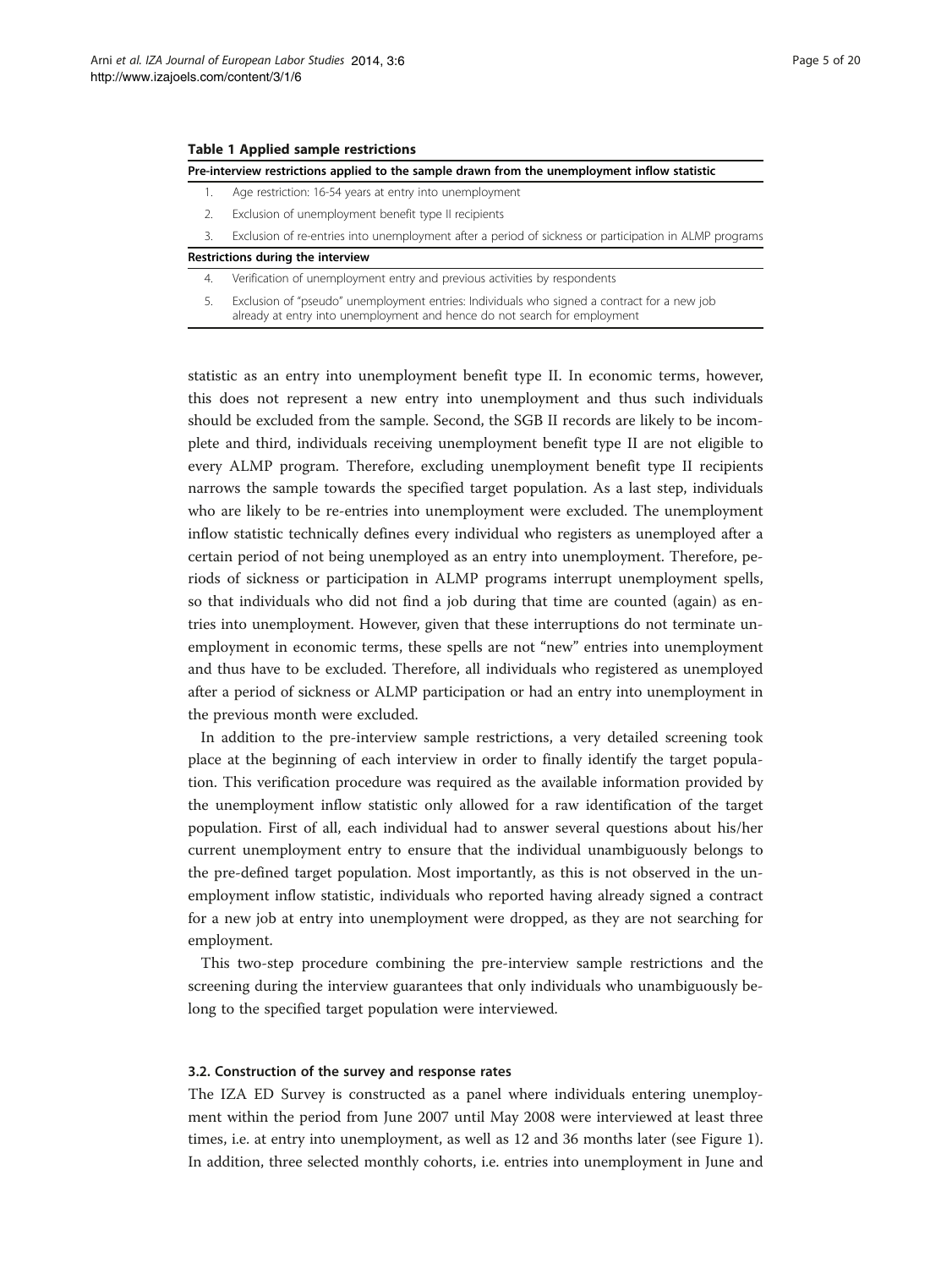

<span id="page-5-0"></span>

October 2007, and February 2008, received an additional interview six months after entry into unemployment. The main aim of this interim wave is to measure dynamics with respect to changes in individual and labor market characteristics during the early stage of unemployment. Due to restricted financial means and the risk of higher panel attrition for these individuals, the interim wave was restricted to three cohorts only, distributed over the entire year to avoid any bias due to seasonality.

The interviews were performed by means of pre-tested computer assisted telephone interviews (CATI), conducted by a professional survey institute<sup>5</sup>. In advance of the interview, each individual received a letter prior to being contacted. The main aim of the letter was to increase the acceptance of the study and therefore participation rates by informing individuals about the content and background of the survey, as well as data security legislation. The interviews were held in German and, for the two most important immigrant groups in Germany–Russians and Turks–in their native language, if German language skills were insufficient.

As explained above, the contact information for potential interview respondents was provided by the unemployment inflow statistic of the German Federal Employment Agency, which records individuals entering unemployment on a monthly basis. Within the period of interest (May 2007 to June 2008), the inflow statistic recorded around eight million entries into unemployment. In order to interview each individual as immediately as possible after entry into unemployment, the survey was implemented on a monthly basis. At the end of each month, a random sample of new entries into unemployment was drawn from the unemployment inflow statistic (following the sample restrictions as depicted in Table [1\)](#page-4-0) and immediately delivered to the survey institute.

Subsequently, the survey institute prepared the data for the interview and contacted the individuals in order to conduct an interview. In total, 81,399 addresses were available for the first interview. The data generating procedure, i.e. sample preparation, transfer to the survey institute and contacting of individuals, was successfully implemented within an average of only two months, so that the respondents received the first interview closely after entry into unemployment (indicated by  $t_2$  in Figure 1). In subsequent interview waves, only individuals who agreed during the first interview to participate in subsequent waves were contacted again. Individuals who dropped out once were not contacted again, i.e. only respondents in wave 2 were contacted for an interview in wave 3.

Table [2](#page-6-0) provides an overview of the finally realized interviews in each wave and sample. The upper part shows the numbers for the full sample, while the lower part provides a separate overview for the restricted sample only (three selected monthly entry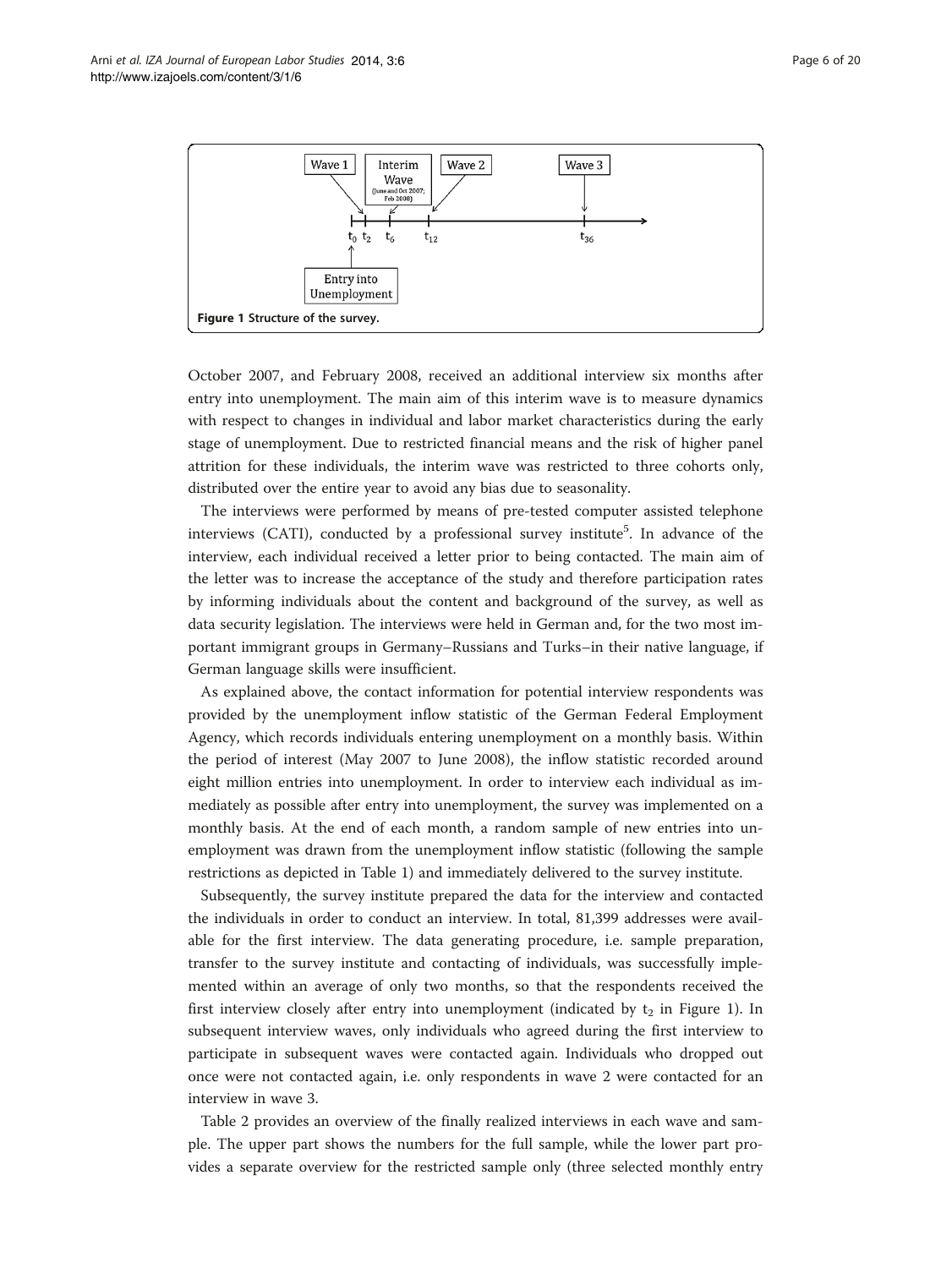| Full sample          |          |                                                                                        |              |          |          |
|----------------------|----------|----------------------------------------------------------------------------------------|--------------|----------|----------|
|                      |          | Wave 1                                                                                 | Wave 2       | Wave 3   |          |
|                      | Realized | Willing to participate in the panel                                                    | Realized     | Realized |          |
| Number of interviews | 17,396   | 15,802                                                                                 | 8.915        | 5,786    |          |
| $\%$                 | 100      | 90.8                                                                                   | 51.2         | 33.3     |          |
| $\%$                 | ---      | 100                                                                                    | 56.4         | 36.6     |          |
|                      |          | Restricted sample: Three selected entry cohorts (June and October 2007, February 2008) |              |          |          |
|                      |          | Wave 1                                                                                 | Interim wave | Wave 2   | Wave 3   |
|                      | Realized | Willing to participate in the panel                                                    | Realized     | Realized | Realized |
| Number of interviews | 4.423    | 4.060                                                                                  | 2,548        | 1,589    | 985      |
| $\%$                 | 100      | 91.8                                                                                   | 57.6         | 35.9     | 22.3     |
| $\%$                 | ---      | 100                                                                                    | 62.8         | 39.1     | 24.3     |

#### <span id="page-6-0"></span>Table 2 Number of observations

cohorts). The objective for the first interview wave was to realize around 1,500 interviews each month, totaling approximately 18,000 interviews. It can be seen in the upper part of Table 2 that this goal was almost accomplished with 17,396 interviews realized in the first interview wave, whereby 90.8% agreed to participate in the panel. Based on these 15,802 observations, 8,915 interviews could be finally conducted in the second and 5,786 in the third wave, which corresponds to 51.2% and 33.3% of the initial sample. For the restricted sample, i.e. the three selected entry cohorts who also had an interim interview six months after entry into unemployment, 4,423 interviewees were available in the first interview wave, 2,548 in the interim, and 1,589 and 985 in the second and third wave, respectively. Panel attrition here is slightly higher than in the full sample, which is most likely due to the additional interview.

## 3.3. Non-response and panel attrition

Collecting data by a telephone survey bears the risk that the implementation of the survey introduces a selection bias, as individuals are free to choose whether or not to participate. Such a selection bias might arise due to selective non-response behavior at the first interview and attrition in later interview waves. An initial non-response bias occurs if the first interview can only be realized for a selective subsample of the underlying population, which will introduce a selection bias if the non-response is correlated with individual characteristics. Panel attrition occurs if individuals are willing to give an interview in the initial wave but drop out and do not return in subsequent interview waves, e.g. due to subsequent refusal, death, relocation or associated problems for tracing individuals. Similar to non-response, panel attrition will introduce a selectivity bias in the sampling if drop-outs are systematically correlated with individual characteristics. If one can credibly assume that selectivity is mostly driven by characteristics that are observed, the potential selection bias can be rebalanced by a weighting scheme.

In order to reveal whether the implementation of the first interview finally led to a representative sample of the target population, it would be necessary to compare characteristics of individuals who participated in the first interview wave with those of the underlying target population. Another possibility is to compare individuals who were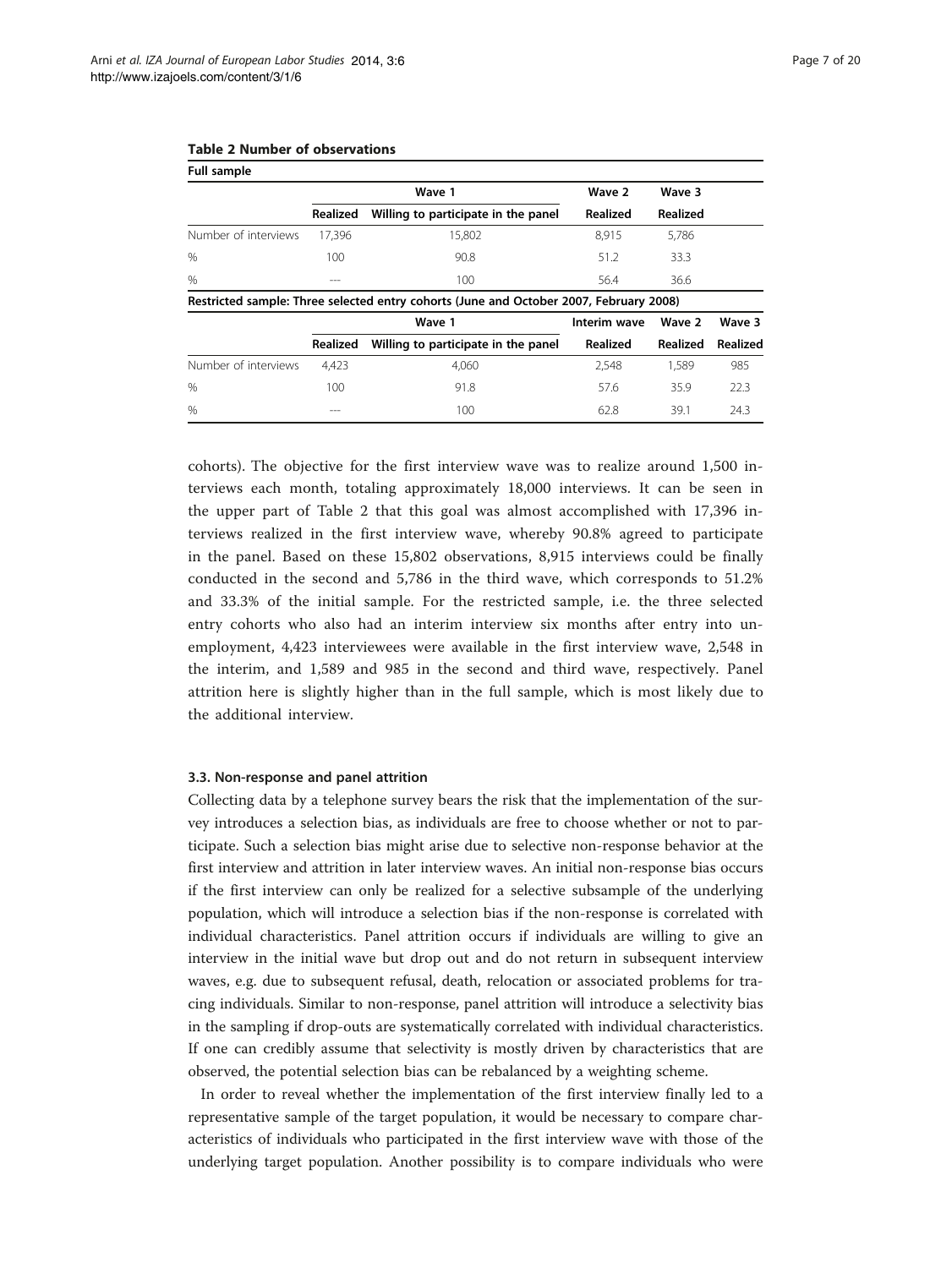contacted but refused to give an interview with survey participants. Both comparisons would answer the question of whether the realized sample suffers a non-response bias.

However, in the case of the IZA ED Survey, the final identification of the target population took place during the interview. This was necessary as some important screening characteristics are not observable in the unemployment inflow statistic, and thus individuals had to be contacted in order to finally verify whether or not they belong to the target population. As a consequence, the sample extracted from the unemployment inflow statistic and the sample of interview refusals still contain individuals who are not part of the target population. This actually prevents us from running a representative non-response analysis for the first interview wave. For instance, if we detected differences between interview refusals and survey participants, we could not conclude that such differences are driven by selective non-response behavior given that the group of refusals still contains individuals who are actually not eligible for an interview.

This is a common problem with telephone surveys where the final identification of the target population takes place during the interview. What is usually undertaken in such cases is to provide as much information as possible concerning the data generation process. We therefore provide a descriptive comparison of survey participants with the sample extracted from the unemployment inflow statistic and interview refusals with respect to observable characteristics in Table 3.

It can be seen that the realized sample in wave 1 differs from the two other samples in terms of observable characteristics. We find that women, natives and individuals with higher school attainment have a higher probability of participating in the survey. Although the differences are small, they are mostly statistically significant (as indicated by respective p-values). However, as explained above, we do not know whether these

|                                  | Gross  |                 | Wave 1          |                 | p-value         |  |
|----------------------------------|--------|-----------------|-----------------|-----------------|-----------------|--|
|                                  | Sample | <b>Refusals</b> | Realized sample |                 |                 |  |
|                                  | (1)    | (2)             | (3)             | $(1)$ vs. $(3)$ | $(2)$ vs. $(3)$ |  |
| Number of observations           | 81,391 | 5,388           | 17,396          |                 |                 |  |
| Female                           | 43.9   | 44.5            | 47.4            | 0.000           | 0.000           |  |
| Age category                     |        |                 |                 |                 |                 |  |
| $\leq$ 24 years                  | 28.0   | 28.0            | 27.6            | 0.263           | 0.581           |  |
| 25 to 34 years                   | 26.6   | 25.7            | 26.1            | 0.114           | 0.631           |  |
| 35 to 44 years                   | 24.6   | 25.7            | 25.1            | 0.308           | 0.281           |  |
| $\geq$ 45 years                  | 20.7   | 20.5            | 21.3            | 0.061           | 0.217           |  |
| German citizen                   | 91.1   | 92.6            | 92.7            | 0.000           | 0.001           |  |
| School degree                    |        |                 |                 |                 |                 |  |
| None, unknown                    | 8.0    | 6.6             | 5.4             | 0.000           | 0.001           |  |
| Lower secondary school           | 34.7   | 35.2            | 30.5            | 0.000           | 0.000           |  |
| Middle secondary school          | 36.5   | 37.3            | 37.6            | 0.007           | 0.666           |  |
| Advanced middle sec. school      | 7.6    | 8.0             | 9.3             | 0.000           | 0.003           |  |
| Upper secondary school (A-level) | 13.2   | 12.9            | 17.1            | 0.000           | 0.000           |  |

Note: Numbers are percentages and based on administrative information included in the unemployment inflow statistic. Gross sample: Sample extracted from the unemployment inflow statistic (excluding eight individuals due to missing information in observable characteristics). Refusals: Individuals who have been contacted and refused to give an interview but were willing to provide at least some information about their current labor market activities (so-called soft-refusals). P-values are based on a simple t-test of equal means.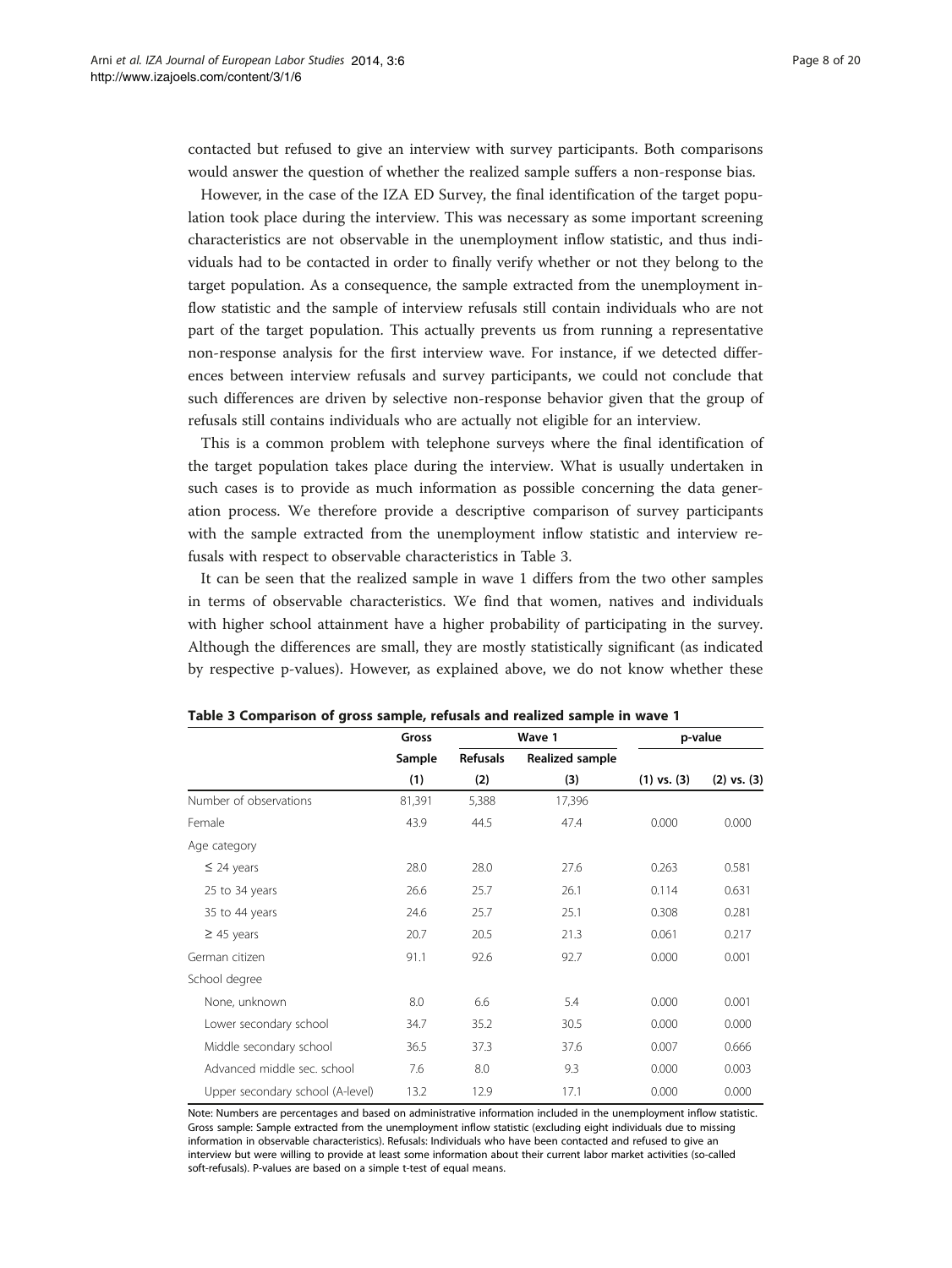differences arise due to selective non-response behavior or because the gross sample and the refusals still contain individuals who do not belong to the target population. Therefore, we decided to follow different experts in the field of survey design and refrain from providing weights to correct for these differences<sup>6</sup>.

Assuming that the realized sample in the first interview wave is a random sample of the underlying target population, in a second step we assess whether attrition in subsequent interview waves introduces a selection bias. Given that only a small subgroup of the initial sample remains in the survey until the third interview (around 33%, see Table [2](#page-6-0)), it is likely that panel attrition is correlated with certain individual characteristics. Therefore, we compare individuals in the first wave to those who also participate in later waves. We find that women, natives, better educated and older individuals, as well as those with more employment experience and higher earnings in the past are more likely to remain in the survey. Intuitively, we also find that individuals who faced communication problems during the first interview are less likely to give an interview again. Therefore, the analysis of survey drop-outs confirms that panel attrition in the IZA ED Survey is systematically correlated with observable characteristics. Panel weights are provided with the data in order to correct for selective panel attrition (see user manual for details).

## 3.4. The questionnaire

Table [4](#page-9-0) provides an overview of the general structure of the questionnaire and a list of variables included in each wave. It can be seen that the majority of questions are included in each wave, so that the information was updated at different points in time (see Figure [1\)](#page-5-0). Note that the list of variables only depicts a crude summary of the rich content of the survey, with each category indicated in Table [4](#page-9-0) represented by several questions in the questionnaire (see Section [3.6](#page-13-0) for access to the questionnaires).

The questionnaire consists of cross-sectional and longitudinal questions. The information collected in the cross-section relates to the time of the interview, e.g. 12 months after entry into unemployment in the case of the second wave. Here, individual and job search characteristics are recorded at each interview, which allows the data users to analyze changes over time. As we can see in Table [4](#page-9-0), the cross-sectional part records information on the process of entering unemployment, socio-demographics, migration and social background, personality, labor market networks, household and job search characteristics, participation in ALMP programs, the role of the employment agency for job search, life satisfaction and transfer payments.

While such information was collected for all individuals, some questions were only asked to individuals belonging to the three selected entry cohorts that also received the interim wave (entries into unemployment in June and October 2007, and February 2008) in order to measure dynamics in these characteristics during the early stage of unemployment. Here, information is collected concerning an individual's motives to contact the employment agency, his/her willingness to compromise in order to find a job, health, psychical and psychological conditions, drinking and smoking behavior, cognitive skills and additional questions on labor market networks, personality, daily activities and routines as well as personal appearance.

In addition to the cross-sectional questions, the longitudinal section collects monthly information on labor market activities. Therefore, the respondents were asked at each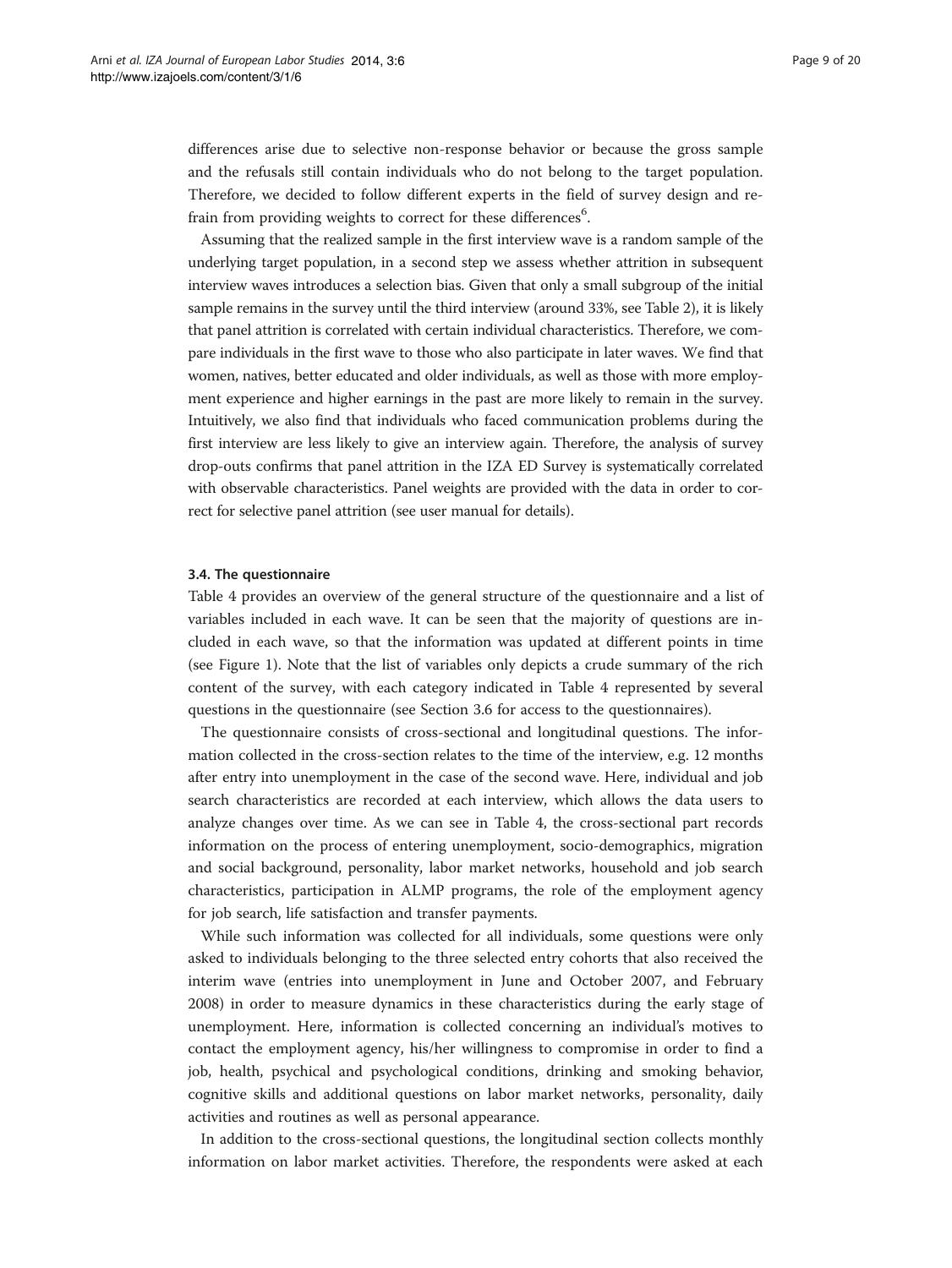## <span id="page-9-0"></span>Table 4 Content of the survey

| <b>Variables</b>                                                  | Wave 1                    | Interim wave | Wave 2 | Wave 3 |
|-------------------------------------------------------------------|---------------------------|--------------|--------|--------|
| <b>Cross-sectional information</b>                                |                           |              |        |        |
| Information on the initial unemployment entry                     | X                         |              |        |        |
| Individual characteristics (e.g. age, sex, region etc)            | X                         | X            | X      | X      |
| Migration and social background                                   | X                         | X            | X      | X      |
| Language skills                                                   | X                         |              | X      | X      |
| Education                                                         | X                         |              |        |        |
| Personality (Big-5, Locus of control)                             | X                         | X            | X      | X      |
| Intergenerational transmission                                    | X                         | X            | X      | X      |
| Labor market networks                                             | X                         | X            | X      | X      |
| Household composition                                             | X                         | X            | X      | X      |
| Household income                                                  | Χ                         | X            | X      | Χ      |
| Debts                                                             | X                         |              | X      | X      |
| Life satisfaction                                                 | X                         | X            | X      | X      |
| Job search and reservation wage                                   | X                         | Χ            | X      | Χ      |
| Role of Employment Agency (job search)                            | X                         | X            | X      | X      |
| Details on placement/education voucher                            | X                         | X            | X      | X      |
| Benefit receipt and sanctions                                     | X                         | X            | X      | X      |
| Labor market activity at interview                                |                           | X            |        |        |
| Participation in ALMP                                             |                           | X            |        |        |
| Interview-specific information (e.g. date, language)              | X                         | Χ            | X      | X      |
| Willingness to compromise during job search <sup>a)</sup>         | X                         | X            | X      | X      |
| Motivation to contact Employment Agency <sup>a)</sup>             | X                         |              |        |        |
| Health and physical condition <sup>a)</sup>                       | Χ                         | Χ            | X      | X      |
| Emotional and psychological conditions <sup>a)</sup>              | X                         | X            |        |        |
| Drinking and smoking behavior <sup>a)</sup>                       | X                         | X            | X      | X      |
| Change of labor market networks during unemployment <sup>a)</sup> | X                         | Χ            | X      | Χ      |
| Personality (risk, trust, patience, reciprocity) <sup>a)</sup>    | X                         | X            | X      | X      |
| Cognitive tests <sup>a)</sup>                                     | X                         | X            | X      | X      |
| Daily activities and routines <sup>a)</sup>                       | Χ                         | Χ            | X      | X      |
| Personal appearance <sup>a)</sup>                                 | X                         | X            | Χ      | X      |
| Longitudinal information on labor market activities               |                           |              |        |        |
| Dependent employment                                              | Χ                         |              | X      | Χ      |
| Self-employment                                                   | X                         |              | X      | X      |
| Unemployment                                                      | X                         |              | X      | Χ      |
| Participation in ALMP                                             | X                         |              | X      | Χ      |
| School attendance                                                 | X                         |              | X      | X      |
| Professional training                                             | X                         |              | X      | X      |
| Internship                                                        | $\boldsymbol{\mathsf{X}}$ |              | X      | X      |
| Other activities                                                  | X                         |              | X      | X.     |

a)Filled for individuals belonging to the three selected monthly cohorts who also received the interim wave (entries in unemployment in June and October 2007, and February 2008).

interview (except the interim wave) to update their labor market biography retrospectively, starting at the last interview or, in the case of the first interview, at unemployment entry. Besides recording the labor market activity and its duration in terms of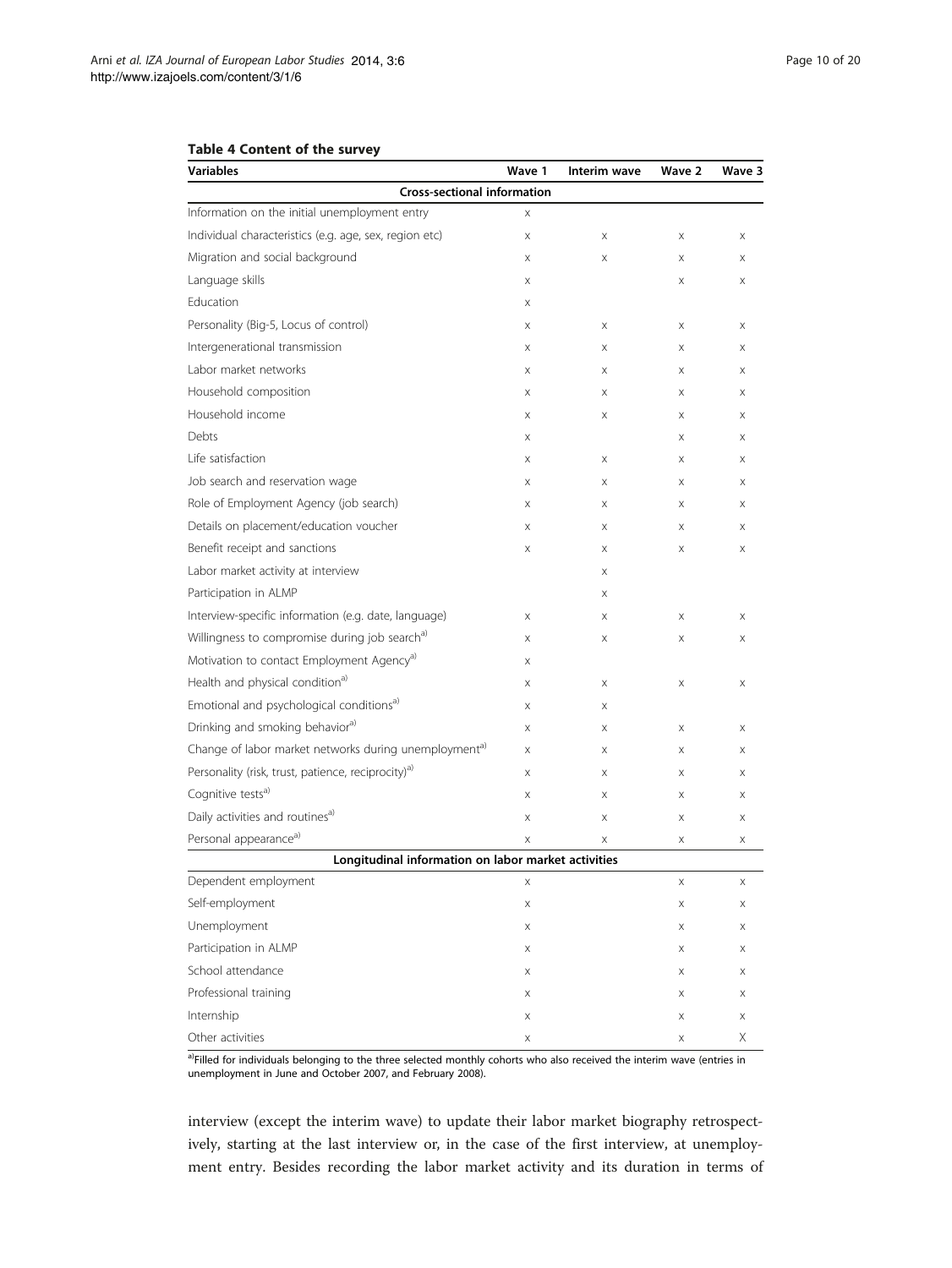calendar months, very detailed associated information such as earnings, working time or search strategies were also recorded. Ultimately, the longitudinal part allows the data user to reconstruct the complete labor market biography (including spell-specific information) starting at entry into unemployment  $(t_0)$  and ending at the last interview in which the individual has participated.

The large amount of information collected by the survey is reflected by the average duration of the interviews, as shown in Table 5, with the first interview taking an average of 58 minutes<sup>7</sup>. The average duration declined in subsequent interviews, which is mainly due to learning effects, i.e. individuals had to answer the same questions several times, as well as a reduction of questions included in subsequent waves (see Table [4](#page-9-0)). In particular, the exclusion of longitudinal questions about an individual's labor market activities significantly reduced the average duration in the interim wave.

#### 3.5. Descriptive statistics

Table [6](#page-11-0) describes the survey participants, based on information reported in the first interview. It can be seen that 47% of participants are female, 30% are located in East Germany, 40% are married and the clear majority (94%) are German citizens, although 13% are born abroad. With respect to labor market activities prior to entry into unemployment, it can be seen that participants spent on average 63% of their lifetime during working age in employment. Among the individuals who were employed at least once in their working life the median net earnings from their last employment amounted to 1100 Euro/month. Only a minority of 16% had no employment experience at all before entering unemployment.

In addition, Table [7](#page-12-0) shows the distribution of selected outcome variables at each interview. As the implementation of the survey introduced a selection bias due to non-random panel attrition, we provide both the observed and weighted values for subsequent interview waves, calculated using the panel weights that are provided with the data.

First of all, it can be seen that the majority of individuals are able to find employment within the observation window. 25.1% are employed two months after entry into unemployment (at wave 1), increasing to 73.4% after 36 months (at wave 3). Furthermore, it can be seen that the share in unemployment decreases over time, while the share in education is quite stable at around 7-9% (after an initial adjustment).

More interestingly, Table [7](#page-12-0) shows the share of individuals who are affected by different labor market policies over time, thus illustrating the high potential of the dataset to evaluate such policies. It can be seen that significant shares of individuals participate in active labor market policy programs, including vocational training, job creation schemes, wage and start-up subsidies, etc. While 10.3% participated in such a program between entry into unemployment and first interview, this increased to 27.9% between the first and second interview. In total, 26.3% of all individuals in the survey participated at least once within the observation window.

|                                             | Wave 1 | Interim wave | Wave 2 | Wave 3 |
|---------------------------------------------|--------|--------------|--------|--------|
| Number of observations                      | 17.396 | 2.548        | 8.915  | 5.786  |
| Average duration of interviews (in minutes) | 58     |              | 41     | 36     |

## Table 5 Interview duration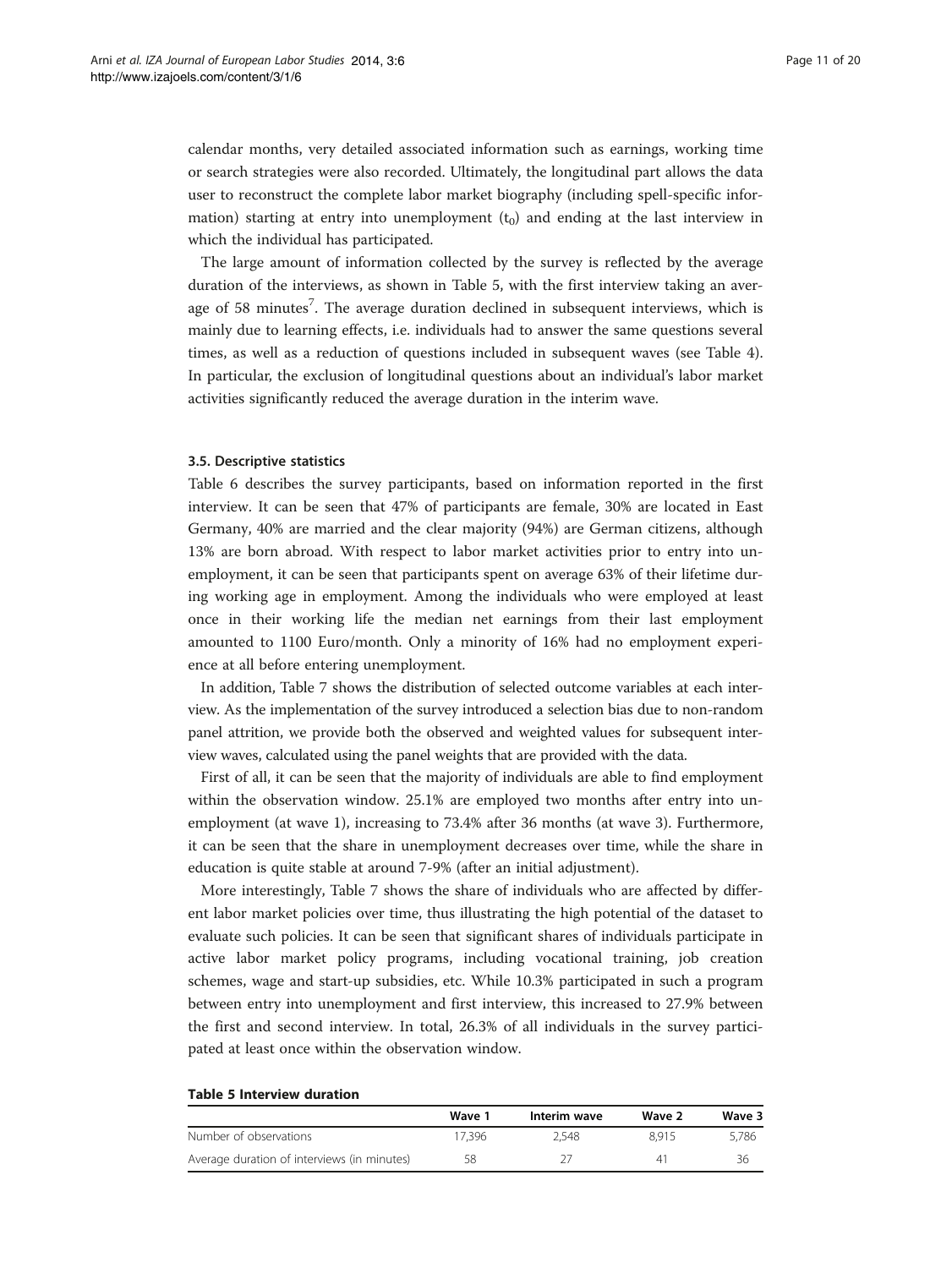#### <span id="page-11-0"></span>Table 6 Description of participants in the survey

|                                                                    | <b>Survey participants</b> |
|--------------------------------------------------------------------|----------------------------|
| Number of observations                                             | 17,396                     |
| Female                                                             | 47.4                       |
| Age (in years)                                                     | 33.8                       |
| East Germany                                                       | 29.5                       |
| Married                                                            | 39.8                       |
| German citizen                                                     | 94.2                       |
| Not born in Germany                                                | 12.5                       |
| Upper secondary school (A-level)                                   | 20.6                       |
| Labor market experience before entry into unemployment             |                            |
| Share of working lifetime spent in employment                      | 62.9                       |
| Last earnings from employment (in $\epsilon$ /month, net),<br>mean | 1173.9                     |
| 25 <sup>th</sup> centile                                           | 770                        |
| median                                                             | 1100                       |
| 75 <sup>th</sup> centile                                           | 1400                       |
| No employment experience                                           | 16.0                       |

Note: Numbers are percentages (unless otherwise indicated) and based on the first interview wave.

The data allow a detailed view on ALMP participation by type of programs. Among the surveyed job seekers, 9.4% participated at least once within the observation window in a short-term training. This type of programs consists of activities like application training, language courses etc. over a short period of time. The participation rate in retraining–longer-run programs of (re)education–amounts to 8.7%, the one in public employment schemes to 1.6%. The latter program type features publicly sponsored work activities which are not valued by the labor market ("One-Euro-Jobs") and job creation schemes. Wage subsidies and start-up subsidies (to launch self-employment) are assigned to 5% and 5.6% of the individuals, respectively. These participation rates are well comparable to the corresponding figures of the official labor market statistics for the years of 2007 and 2008<sup>8</sup>. Moreover, these rates and the related numbers of observations demonstrate that the IZA ED Survey allows specific treatment effect analyses for different types of ALMP programs separately.

In addition, Table [7](#page-12-0) also shows separate numbers with respect to the receipt of education and placement vouchers. These innovative measures have been introduced in Germany in 2003 and are supposed to improve the allocation of training programs (education voucher) and outsource job search assistance to private placement agencies (placement voucher). While previous evaluation studies on education vouchers focused on the effects of voucher redemption (see Rinne, Uhlendorff, Zhao [2012\)](#page-19-0) due to data restrictions, the IZA ED Survey provides information on both voucher receipt and redemption. This allows a deeper analysis of the education vouchers' effectiveness as an innovative allocation mechanism of ALMP (for example, potential intention-to-treat effects triggered by voucher receipt). Table [7](#page-12-0) shows that 4.6% received such a voucher until the first interview, with this share increasing to 9.9% between wave 1 and wave 2. In total, 8.4% received an education voucher within our sample and observation window.

The survey data also include very detailed information on the receipt of a placement voucher and the resulting job search success, which provides many research opportunities.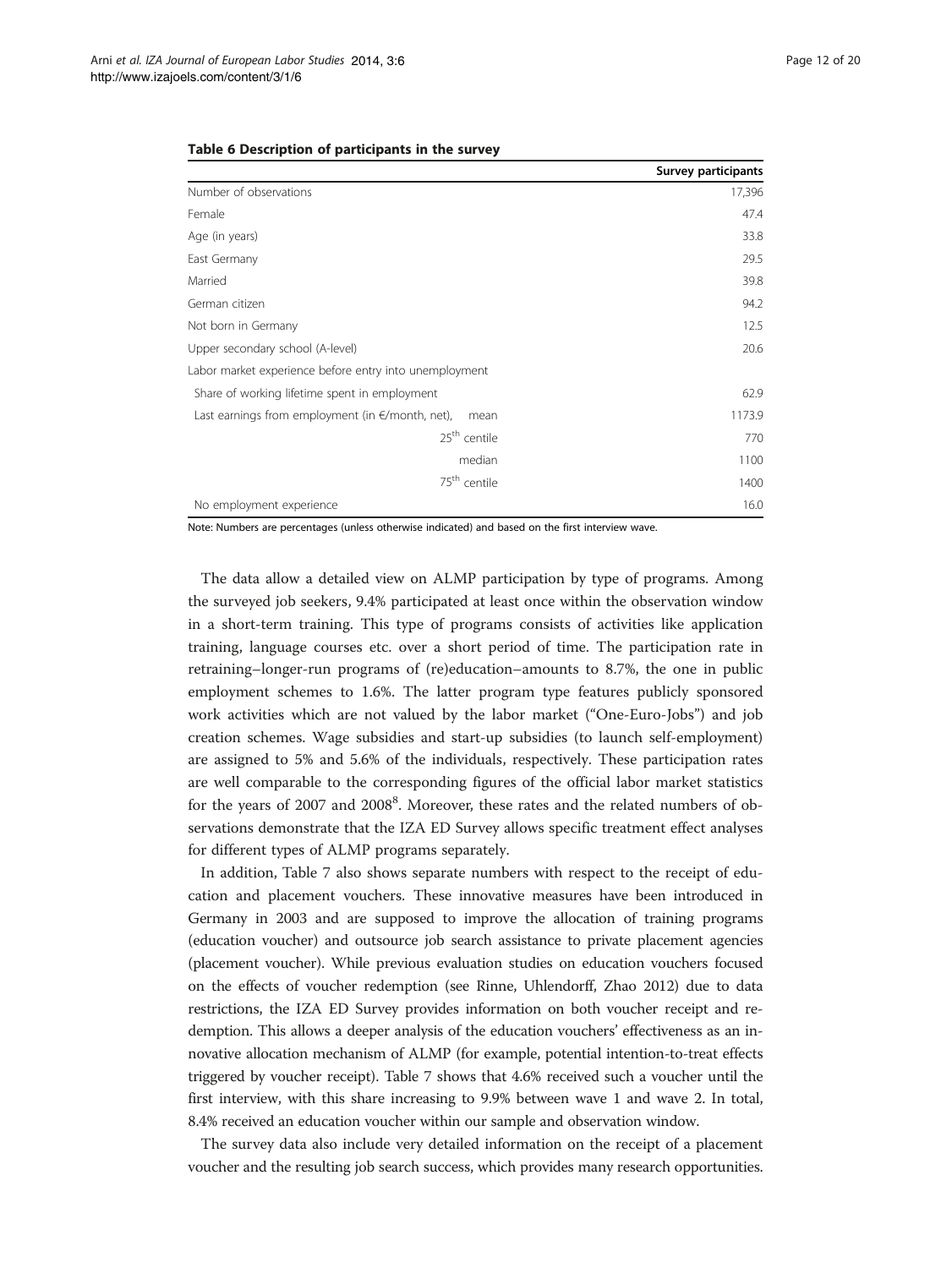|                                                                    | <b>Total</b>                   | Wave 1 | Interim wave | Wave 2 | Wave 3 |
|--------------------------------------------------------------------|--------------------------------|--------|--------------|--------|--------|
| Number of observations                                             | 17,396                         | 17,396 | 2,548        | 8,915  | 5,786  |
| Labor market status                                                |                                |        |              |        |        |
| Employed (self- or dependent employed)                             | $\qquad \qquad -$              | 25.1   | 55.7         | 62.9   | 73.4   |
|                                                                    |                                |        | (55.8)       | (60.1) | (72.4) |
| Unemployed                                                         | $\equiv$                       | 66.6   | 29.6         | 23.4   | 12.9   |
|                                                                    |                                |        | (29.1)       | (24.8) | (13.2) |
| Education                                                          |                                | 3.3    | 9.1          | 7.3    | 7.1    |
|                                                                    |                                |        | (9.3)        | (8.3)  | (7.8)  |
| Others                                                             |                                | 5.0    | 5.6          | 6.3    | 6.6    |
|                                                                    | $\qquad \qquad \longleftarrow$ |        | (5.7)        | (6.8)  | (6.7)  |
| Affected by labor market policies between interviews <sup>a)</sup> |                                |        |              |        |        |
| Participation in active labor market programs                      | 26.3                           | 10.3   | 33.2         | 27.9   | 14.7   |
|                                                                    |                                |        | (33.2)       | (26.1) | (15.1) |
| Short-term training                                                | 9.4                            | 4.6    | 16.7         | 5.5    | 2.4    |
|                                                                    |                                |        | (16.6)       | (5.5)  | (2.5)  |
| Retraining                                                         | 8.7                            | 3.3    | 7.6          | 8.9    | 6.3    |
|                                                                    |                                |        | (7.4)        | (8.3)  | (6.5)  |
| Public employment scheme                                           | 1.6                            | 0.4    | 3.6          | 1.1    | 1.1    |
|                                                                    |                                |        | (4.0)        | (1.2)  | (1.2)  |
| Wage subsidyb)                                                     | 5.0                            |        | 5.5          | 6.1    | 4.4    |
|                                                                    |                                |        | (5.7)        | (5.6)  | (4.4)  |
| Start-up subsidy                                                   | 5.6                            | 2.2    | 5.5          | 7.5    | 1.8    |
|                                                                    |                                |        | (5.0)        | (6.3)  | (1.7)  |
| Received education voucher                                         | 8.4                            | 4.6    | 7.2          | 9.9    |        |
|                                                                    |                                |        | (6.8)        | (9.3)  |        |
| Received placement voucher                                         | 11.2                           | 5.4    | 13.1         | 11.8   |        |
|                                                                    |                                |        | (13.0)       | (11.6) |        |
| Sanction in unemployment benefits                                  | 8.6                            | 5.0    | 4.2          | 7.5    | 2.5    |
|                                                                    |                                |        | (4.5)        | (8.6)  | (2.7)  |

#### <span id="page-12-0"></span>Table 7 Distribution of selected outcome and treatment variables over time

Note: Table shows observed values as percentages; weighted values for panel attrition are in parentheses.

a)Share of individuals affected by different policies between current and previous interview (or entry into unemployment in case of wave 1). Numbers for wave 2 refer to the entire period between the first and second interview. Several policies can apply to an individual within the respective time span.<br><sup>b)</sup>Information is not available for wave 1.

Here, we observe that 11.2% of the respondents received a placement voucher within our observation window, with 5.4% already receiving a voucher very early during their unemployment spell (reported in wave 1). Later on, the numbers increase to 11.8%, as reported in wave 2.

Besides the participation in a particular program, another key policy that significantly influences the job search behavior of unemployed individuals–in the case that they do not comply with the instructions by the caseworker–is to reduce their unemployment benefits. The IZA ED Survey also includes detailed information on this issue, with Table 7 showing that 8.6% of the individuals were sanctioned at least once within the survey period. Besides the amount and exact timing (announcement, duration) of the sanction, the reason and its subjective assessment by the job seeker are also recorded.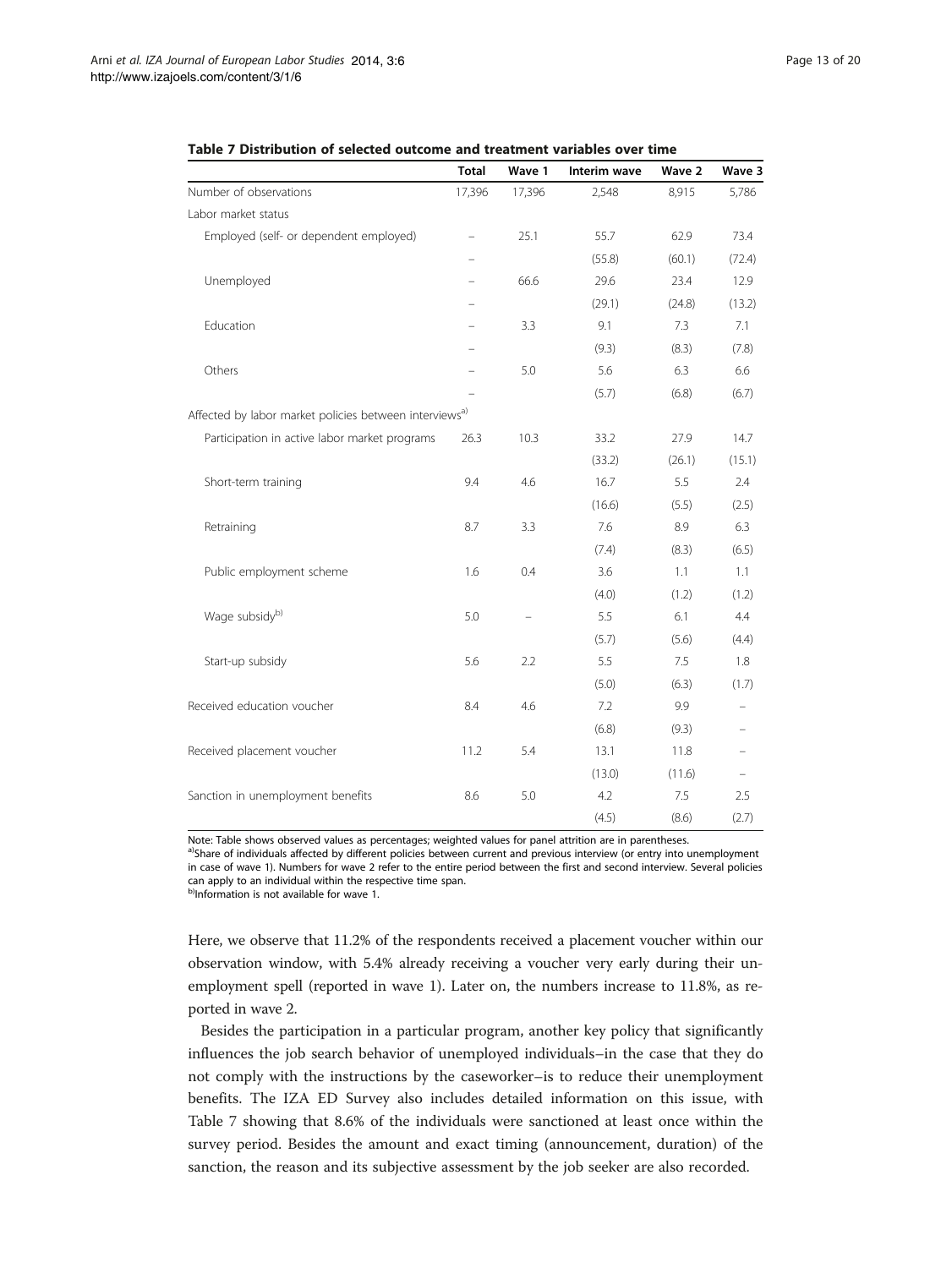<span id="page-13-0"></span>Thus, in sum, the comparative advantage of the IZA ED Survey data is particularly given by the fact that it combines rich information about an individual's behavior, attitudes and characteristics with precise and detailed information on ALMP and labor market activities and outcomes. This opens new perspectives for exploring the interactions of these variables.

## 3.6. Data access

The data are available as Scientific Use Files provided by the IDSC of IZA. In order to acquire more information about how to access to the Scientific Use Files, visit [http://](http://idsc.iza.org/iza-ed-survey) [idsc.iza.org/iza-ed-survey.](http://idsc.iza.org/iza-ed-survey)

## 4. Previous research using the IZA ED survey

The richness of the dataset provides the basis for a broad set of potential research questions. This can be illustrated using the existing studies with the IZA ED Survey. Table [8](#page-14-0) provides an overview of these contributions.

The first strand of studies focuses on the existence of ex ante effects of ALMP programs. Usually, evaluation studies investigate ex post effects on the labor market performance of actual participants. However, the pure announcement of participation in a program might already have an impact on the job search behavior of job seekers. Based on administrative data alone, it is difficult to determine the behavioral mechanics of how ex ante effects operate, given that information on an individual's job search is not included. In contrast, the IZA ED Survey includes information on both the subjective probability of participating in an ALMP program and very detailed information concerning the job search behavior of individuals, such as reservation wages and search channels.

Using this data, van den Berg et al. ([2009\)](#page-18-0) find results suggesting that a high perceived participation probability leads to lower reservation wages and increased search effort. It seems that job seekers try to avoid program participation. The pure announcement of program participation has a "positive" effect on the current job search behavior.

Given that the IZA ED Survey also contains detailed information on migration background, van den Berg et al. [\(2011](#page-18-0)) go one step further and run this analysis for different groups of migrants. They find that the ex ante effects differ considerably across migrant groups, most likely due to cultural differences across these groups.

The second strand of studies using the IZA ED Survey concerns the analysis of job search behavior of unemployed job seekers. Besides the evaluation of ALMP programs, this dataset also provides a good empirical base to investigate the job search behavior of job seekers due to the inclusion of several questions about the job search activities of unemployed individuals, such as reservation wages, search channels, willingness to take difficulties to find employment, regional mobility, role of employment agency, etc. The variety of variables included in the IZA ED Survey facilitates studies delivering essential new insights in the field of economics of information and job search.

For instance, Caliendo et al. ([2011b](#page-18-0)) investigate the role of social networks on job search behavior, finding that individuals with larger social networks more commonly use informal search channels and also tend to have higher reservation wages. Moreover, Caliendo and Uhlendorff ([2011\)](#page-18-0) discuss how personality traits and (similar to the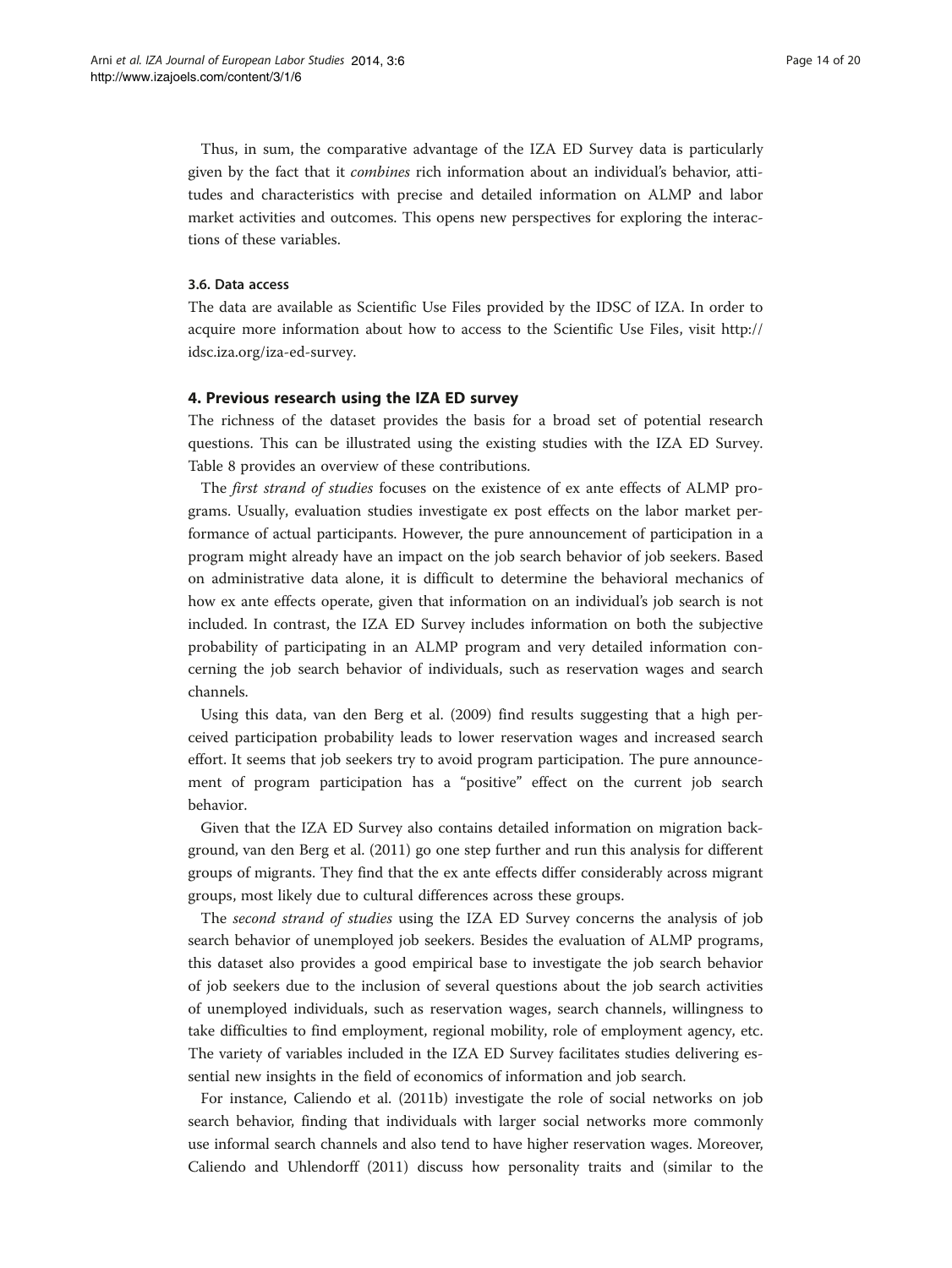## <span id="page-14-0"></span>Table 8 Overview of previous studies using the IZA ED survey

|    | Nr. Study                   | <b>Field/Research question</b>                                                                                                                                                                                  | <b>Major finding</b>                                                                                                                                                                           |
|----|-----------------------------|-----------------------------------------------------------------------------------------------------------------------------------------------------------------------------------------------------------------|------------------------------------------------------------------------------------------------------------------------------------------------------------------------------------------------|
|    | van den Berg et al. (2009)  | Ex ante effects of ALMP participation                                                                                                                                                                           | Prospect of participating in ALMP programs reduces ex ante<br>reservation wages and increases search effort                                                                                    |
|    | van den Berg et al. (2011)  | Ex ante effects of ALMP participation: Effect heterogeneity<br>with respect to country of origin of migrants                                                                                                    | Effects differ considerably by migrant group, probably due to cultural differences                                                                                                             |
| 3  | Caliendo et al. (2011b)     | Role of social networks for job search choices of unemployed job seekers                                                                                                                                        | Individuals with larger networks shift towards more intense use of<br>informal networks and have higher reservation wages                                                                      |
| 4  | Caliendo, Uhlendorff (2011) | Impact of personality and subjective expectations on job<br>search behavior of unemployed individuals                                                                                                           | Heterogeneous impacts on job search behavior and transition probabilities to employment                                                                                                        |
| 5. | Caliendo, Lee (2013)        | Impact of obesity on job search behavior and job finding probabilities                                                                                                                                          | Significant impact only for obese women: Lower employment probability and lower wages                                                                                                          |
| 6  | Krause (2013)               | Impact of happiness on job search, job finding probabilities<br>and re-entry wages                                                                                                                              | Inverse u-shaped relationship between happiness of job seekers and re-employment<br>probability and wages. Happier job seekers exert less search effort.                                       |
|    | Constant et al. (2011a)     | Investigates to what extent the native-migrant gap in economic<br>outcomes can be explained by differences in ethnic identity of migrants<br>and its impact on job search behavior and transition to employment | Less integrated migrants slowly reintegrate into employment, most likely attributable<br>to lower search effort and relatively high reservation wages within this group.                       |
| 8  | Constant et al. (2010)      | Analysis of reservation wages of first and second generation migrants                                                                                                                                           | Second generation migrants have higher reservation wages than first generation<br>migrants as they tend to refer to the wage level within the host county, instead<br>of the country of origin |
| 9  | Constant et al. (2011b)     | Comparison of second generation migrants and natives with<br>respect to the economic impact of attitudes and risk preferences                                                                                   | Differences in attitudes and risk preferences explain lower employment<br>probabilities among second generation migrants                                                                       |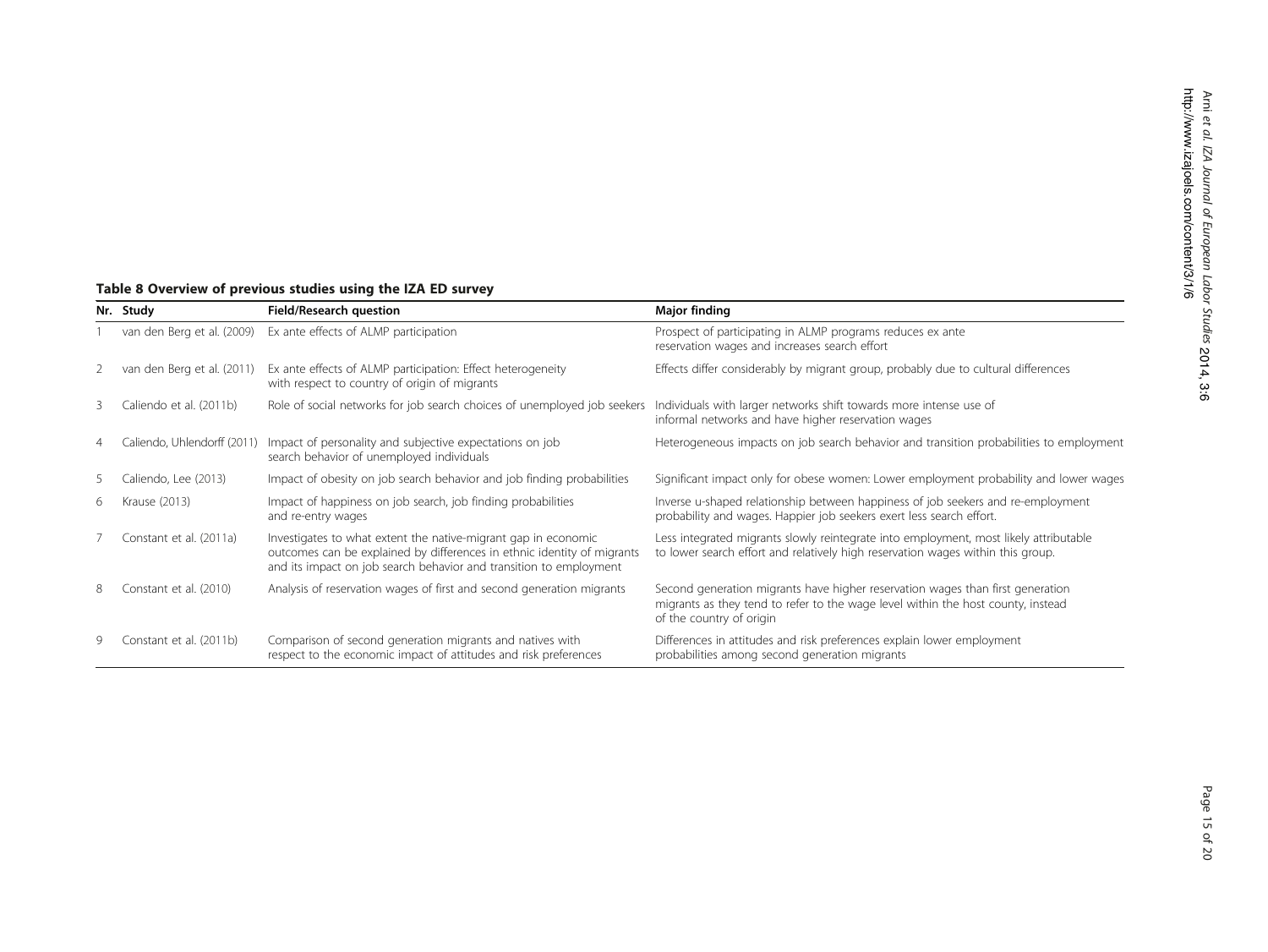studies on ex ante effects of ALMP programs) the perceived probability to participate in an ALMP program affect job search behavior and consequently the transition to employment.

Caliendo and Lee [\(2013\)](#page-18-0) use information on the weight of job seekers to test the hypothesis that overweight individuals behave or are treated differently during job search compared to normal weight individuals. Interestingly, they only find negative labor market effects for overweight women, i.e. lower employment probabilities and lower wages compared to normal weight women. For men, obesity apparently does not alter job search behavior and harm job finding probabilities.

Krause [\(2013\)](#page-19-0) investigates the influence of individuals' happiness on reemployment probabilities and reentry wage levels of unemployed job seekers. By accounting for the individual's labor market history and information about future job prospects, it was possible to reduce reverse causality bias. The author finds an inverse u-shaped relationship, which means that the optimal level of happiness is not necessarily the highest to maximize reemployment probabilities and wages. The effect on reemployment is driven by the concept of locus of control and the personality traits of neuroticism and extraversion. Interestingly, job search behavior, as measured by the number of search channels and applications sent out, is negatively correlated with an individual's happiness, in the sense that happier job seekers exert less job search effort.

The third strand of studies using the IZA ED Survey addresses different questions within the literature concerning the economics of migration. Besides information on job search behavior, the dataset includes detailed information on the migration and social background of individuals and their parents, language skills, religious affiliation and ethnic identity. Using this information, Constant et al. [\(2011a\)](#page-18-0) investigate the extent to which the native-migrant gap in the labor market (migrants face lower employment probabilities and earnings) can be explained by ethnic identity and social integration. Applying a recently developed concept to differentiate between groups of migrants in terms of ethnic identity, the so-called ethnosizer (developed by Constant et al. [2009](#page-18-0)), the authors find that ethnic identity plays an important role in explaining differences in employment outcomes between natives and migrants. The lower employment rates among less integrated migrants can be attributed to lower search effort and relatively high reservation wages.

Constant et al. ([2010](#page-18-0)) address the question of why the native-migrant distance in terms of economic outcomes persists over migrant generations despite second generation migrants achieving higher educational outcomes than their parents. In fact, they test the hypothesis of whether second generation migrants (born in Germany) have higher reservation wages than first generation migrants (not born in Germany), given that the former tend to orientate towards the wage level in the host country while the latter refer to their country of origin (where wages are on average lower than in Germany). Indeed, they find higher reservation wages for second generation migrants, which might explain the persistence of the nativemigrant gap in economic outcomes, although second generation migrant catch up in terms of educational attainment.

Constant et al. [\(2011b](#page-18-0)) extend the analysis of second generation migrants and compare them to natives in order to understand the persistence of the native-migrant gap. They find considerable differences in terms of attitudes and risk preferences, which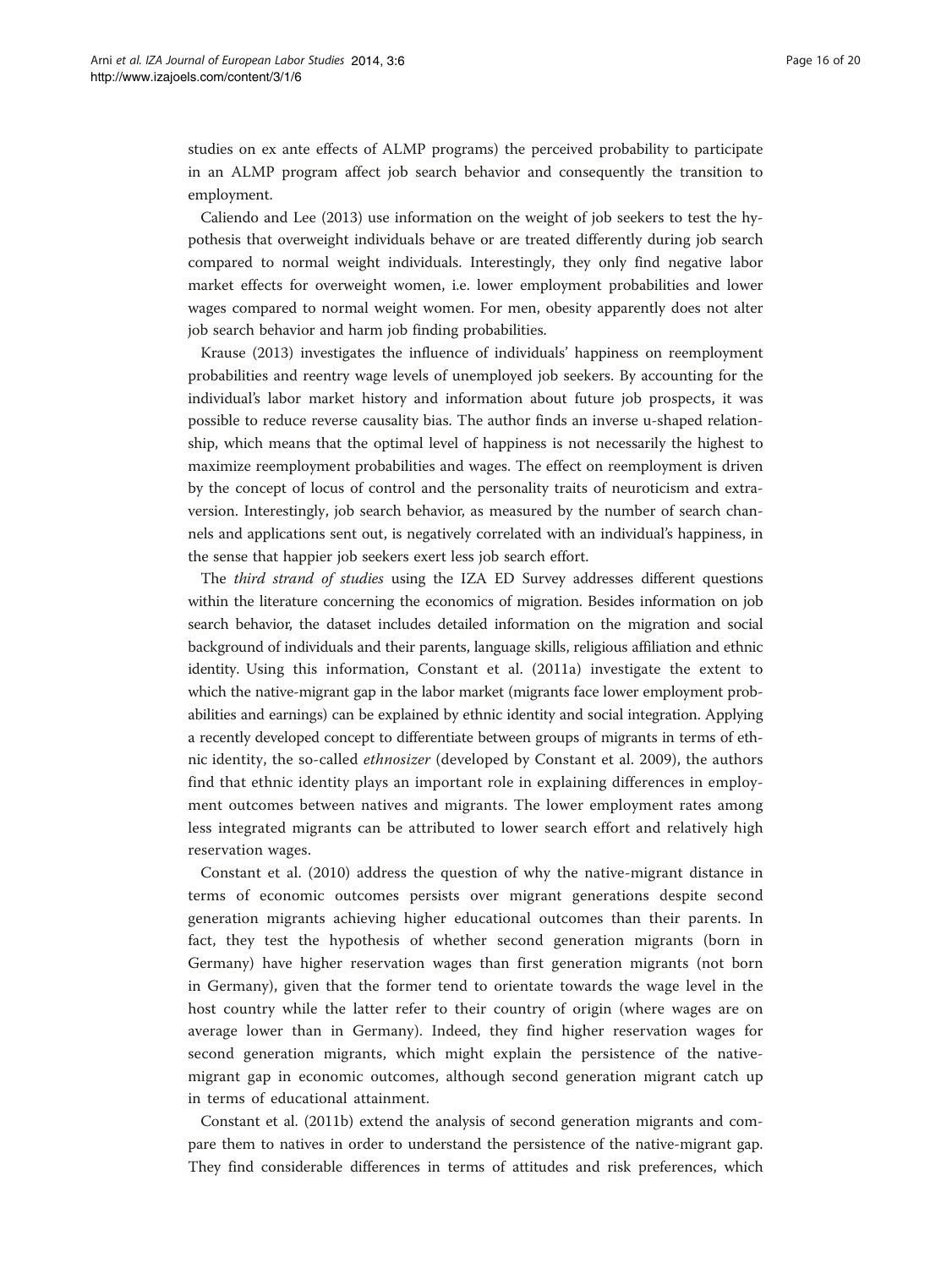<span id="page-16-0"></span>however, do not explain lower employment probabilities among second generation migrants.

These existing studies illustrate the high potential of the IZA ED Survey for empirical research. They demonstrate as well that the range of potential research questions which can be addressed by the data is broad. However, the fact that the data have been collected by means of surveys and the focus on (initially) unemployed individuals provide natural restrictions to applications. Thus, the addressable research questions need to be focused on issues related to individual employment histories which start with registered unemployment. Research questions dealing, for example, with on-the-job search are not in the scope of the data. Two further restrictions which need to be taken into account are the non-negligible attrition (see Section [3.3\)](#page-6-0), in case researchers want to address dynamic questions, and potential measurement noise in survey responses on behavioral questions like reservation wages or personality traits etc.

Overall, however, it can be stated that the variety of information included in this survey allows researchers to contribute new insights to many different issues within the field of labor economics.

## 5. Summary and outlook

This paper introduces the IZA ED Survey, which has been created to overcome data limitations in empirical labor research, particularly to provide more evidence about how successful job search and ALMP interventions operate. Beyond this aim, this panel survey can be used to study many issues within labor economics that set high demands on data richness. The new Scientific Use Files provided by the International Data Service Center of IZA cover a large and representative population of around 18,000 unemployed individuals who entered unemployment insurance in Germany between May 2007 and June 2008. The individuals were repeatedly interviewed over four waves in order that their labor market trajectories can be observed up to three years after unemployment entry. This large sample of unemployed individuals allows for more detailed and heterogeneity analyses (of subgroups, etc.) than a usual general-interest panel survey.

The core advantage of the IZA ED Survey is reflected in the combination of several types of crucial information within one data set: It provides very rich information on job search behavior, personal attitudes, traits, perceptions and characteristics as well as concerning the social and cultural environment of the surveyed individuals, including ethnicity and a migration background. This is combined with longitudinal data that track the individual pathways with respect to labor market activities and outcomes, as well as ALMP participations. Therefore, this data collection allows designing detailed studies regarding the interplay of personal (search) behavior and attitudes, labor market outcomes and labor market policies.

Accordingly, the goal of the provision of the IZA ED Survey to the scientific community is to inspire more research about the mentioned interplay. Some potential future lines of research based on the IZA ED Survey could include the analysis of dynamics of some of the aforementioned aspects, as well as their impact on labor market outcomes. Evaluations of labor market policies can be enriched by the study of these aspects, in order to provide more empirical evidence on how ALMP needs to be designed in order to be successful. Moreover, potential research questions can go far beyond these topics.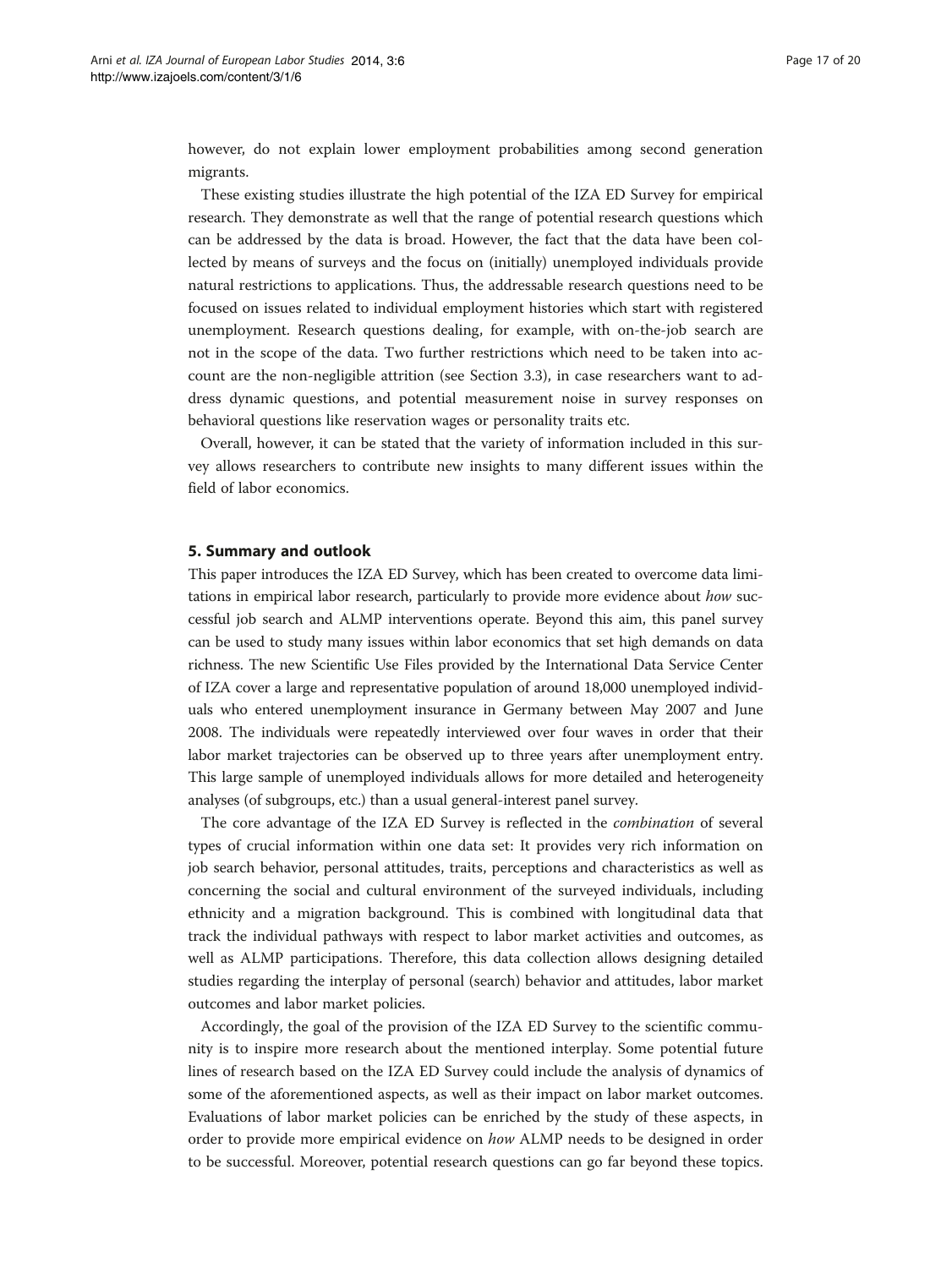For instance, getting to know more about the search behavior of different subgroups of the population (different ages, different cultural backgrounds, etc.) can be instructive for future policy design. More generally, the IZA ED Survey provides a collection of data which allow for potentially innovative empirical research that combines issues of different economic subfields, like e.g. behavioral economics, unemployment insurance and welfare system design, education, migration and public economics.

Finally, the construction of the IZA ED Survey was part of a broader project aimed at creating a new data base to analyze social and labor policies (see Caliendo et al. [2011a](#page-18-0) for details). Thereby, the main feature is that the survey data, as presented here, can be merged with individuals' administrative data as provided by the IAB. The administrative data contain daily information on individuals' time spent in employment, unemployment and participation in ALMP programs, including wages and benefits. Merging the survey with administrative data has the advantage that the variety of information included in the survey is enriched by highly reliable information on individuals' labor market activities and earnings, which are observable for a period that is much longer than the survey window (covering from 1975 until present). However, the administrative data are subject to German data security legislation, which prevents public access to the merged dataset. Therefore, we cannot yet provide the administrative information with the Scientific Use Files of the IZA ED Survey, although we are currently working– together with the IAB–on a solution to provide user access to the merged dataset in the future.

## Endnotes

<sup>1</sup>The German Federal Employment Agency reports an annual unemployment rate of 9.0% and 7.8% in 2007 and 2008, respectively.

 $2$ The IDSC is another initiative by IZA to improve data availability within labor economics. The IDSC is embedded into a larger recent initiative by the German Council for Social and Economic Data to create an infrastructure for data access and documentation in Germany (see Solga and Wagner [2007](#page-19-0)). The idea is to establish a network of Research Data Centers and Data Service Centers in order to improve data access and transparency for the scientific community.

<sup>3</sup>The User Manual of the IZA ED Survey can be found at [http://idsc.iza.org/iza-ed](http://idsc.iza.org/iza-ed-survey)[survey.](http://idsc.iza.org/iza-ed-survey)

<sup>4</sup>The time period was arbitrarily chosen but captures one complete year, so that seasonality in the labor market can be taken into account in empirical analyses.

<sup>5</sup>The survey was conducted by *infas*, the Institute for Applied Social Sciences, which is a private and independent market and social research institution in Bonn, Germany.

<sup>6</sup>We thank Martin Spiess (University Hamburg), Doris Hess and Reiner Gilberg (infas) for their advice on the non-response analysis.

<sup>7</sup>Despite the long interview duration, only 2-3% of the interview refusals reported that they refused to participate in the survey due to the interview duration (see user manual for a detailed analysis of interview refusals).

<sup>8</sup>The official labor market statistics ("Arbeitsmarktberichte" of the German Federal Employment Agency) reports about 4.2 million unemployment entries (into SGB III)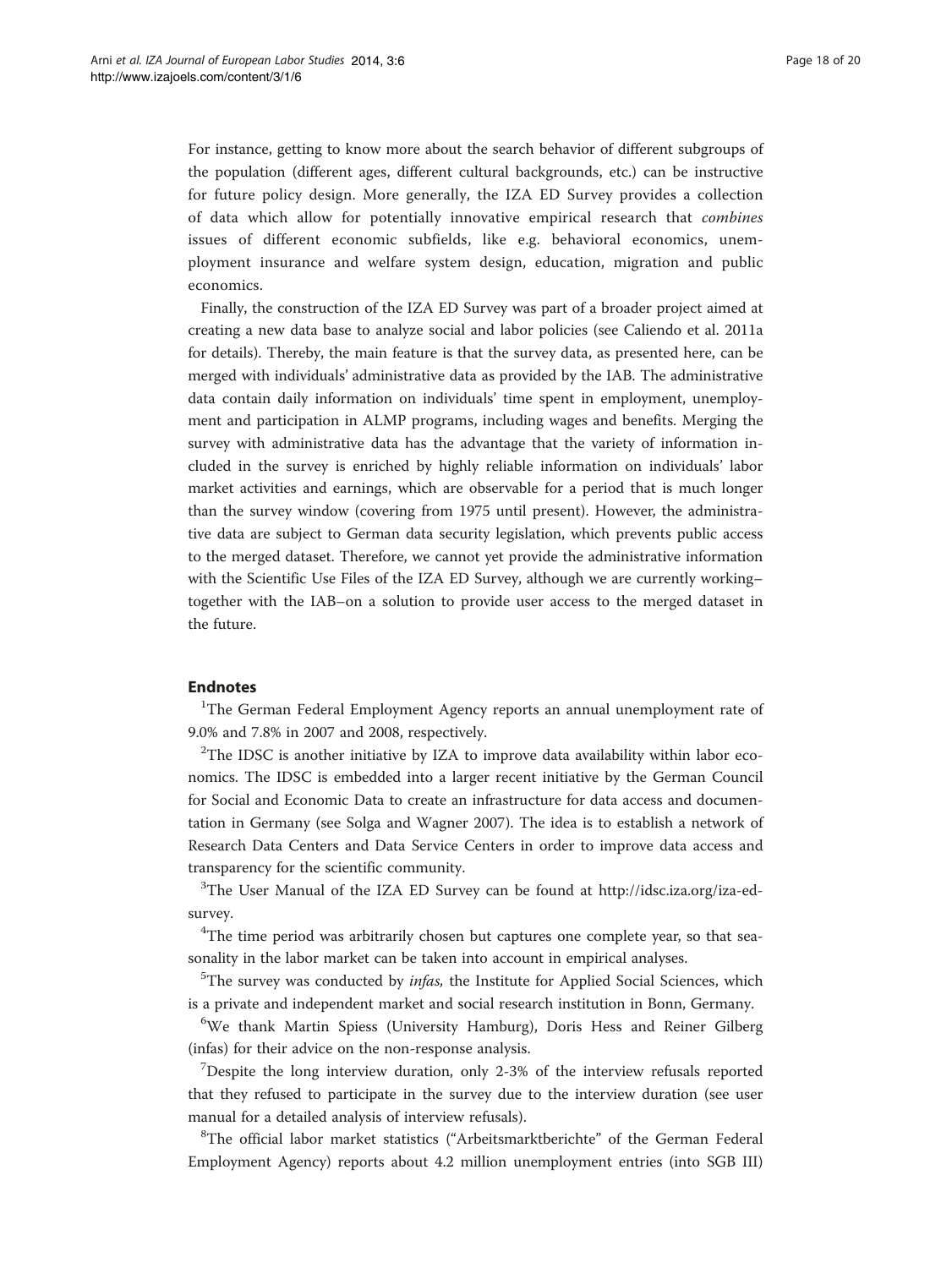<span id="page-18-0"></span>per year, on average for 2007 and 2008. Among those, bit more than 0.5 million entries into short-term training are registered, which corresponds to a participation rate of 13.2%. The figures for retraining are 5.6%, for public employment Schemes 0.3%, for wage subsidies 3.3% and for start-up subsidies 2.9%. Note that these are stock figures, i. e. several participations per year and type of program can be registered. As a consequence, rates on short-term activities are higher in these statistics than in Table [7](#page-12-0), and vice versa for longer-run activities.

#### Competing interests

The IZA Journal of European Labor Studies is committed to the IZA Guiding Principles of Research Integrity. The authors declare that they have observed these principles.

#### Acknowledgements

The IZA Evaluation Dataset Survey was created with financial support of the Deutsche Post Foundation. Furthermore, financial support by the German Science Foundation within the research project SPP 1169 "Flexibility in Heterogeneous Labour Markets" and the assistance of the Institute for Employment Research (IAB) in Nuremberg in data construction are kindly acknowledged. Responsible editor: Martin Kahanec

#### Author details

1 DEEP (Lausanne) and CAFÉ (Aarhus), Institute for the Study of Labor (IZA), Schaumburg-Lippe-Str. 5-9, 53113 Bonn, Germany. <sup>2</sup>IZA, DIW Berlin and IAB, University of Potsdam, August-Bebel-Str. 89, 14482 Potsdam, Germany. <sup>3</sup>Institute for the Study of Labor (IZA), University of Bonn, Schaumburg-Lippe-Str. 5-9, 53113 Bonn, Germany.

#### Received: 6 November 2013 Accepted: 19 February 2014 Published: 21 Mar 2014

#### References

- Akgüc M, Giulietti C, Zimmermann KF (2013) The RUMiC Longitudinal Survey: Fostering Research on Labor Markets in China. Working Paper, IZA Bonn
- Van den Berg G, Bergemann A, Caliendo M (2009) The effect of active labor market programs on not-yet treated unemployed individuals. J Eur Econ Assoc 7(2-3):606–616
- Van den Berg G, Bergemann A, Caliendo M, Zimmermann KF (2011) The threat effect of participation in active labor market programs on job search behavior of migrants in Germany. Int J Manpow 32(7):777–795
- Blossfeld HP, Roßbach HG, Von Maurice J (ed) (2011) Education as a Lifelong Process: The German National Educational Panel Study (NEPS). VS Verlag für Sozialwissenschaften, Wiesbaden
- Bonin H, Dohmen T, Falk A, Huffman D, Sunde U (2007) Cross-sectional earnings risk and occupational sorting: the rolfe of risk attitudes. Labour Econ 14(6):926–937
- Borghans L, Duckworth AL, Heckman JJ, Ter Weel B (2008) The economics and psychology of personality traits. J Hum Resour 43(4):972–1059
- Caliendo M, Falk A, Kaiser LC, Schneider H, Uhlendorff A, van den Berg GJ, Zimmermann KF (2011a) The IZA evaluation dataset: towards evidence-based labor policy making. Int J Manpow 32(7):731–752
- Caliendo M, Lee WS (2013) Fat chance! Obesity and the transition from unemployment to employment. Econ Hum Biol 11(2):121–133
- Caliendo M, Schmidl R, Uhlendorff A (2011b) Social networks, job search methods and reservation wages: evidence for Germany. Int J Manpow 32(7):796–824
- Caliendo M, Uhlendorff A (2011) Determinanten des Suchverhaltens von Arbeitslosen: Ausgewählte Erkenntnisse basierend auf dem IZA Evaluationsdatensatz. J Labour Market Res 44(1-2):119–125
- Constant AF, Gataullina L, Zimmermann KF (2009) Ethnosizing immigrants. J Econ Behav Organ 69(3):274–287
- Constant AF, Kahanec M, Rinne U, Zimmermann KF (2011a) Ethnicity, job search and labor market reintegration of the unemployed. Int J Manpow 32(7):753–776
- Constant AF, Krause A, Rinne U, Zimmermann KF (2011b) Economic preferences and attitudes of the unemployed: are natives and second generation migrants alike? Int J Manpow 32(7):825–851
- Constant AF, Krause A, Rinne U, Zimmermann KF (2010) Reservation Wages of First and Second Generation Migrants. IZA Discussion Paper 5396, Bonn
- Constant AF, Zimmermann KF (2013) Migration, Ethnicity and Economic Integration. In: Constant A, Zimmermann KF (ed) International Handbook on the Economics of Migration. Edward Elgar Publishing, Cheltenham, pp 13–36. published
- Constant AF, Zimmermann KF (2008) Measuring ethnic identity and its impact on economic behavior. J Eur Econ Assoc 6(2-3):424–433
- Huinink J, Brüderl J, Nauck B, Walper S, Castiglioni L, Feldhaus M (2011) Panel analysis of intimate relationships and family dynamics (pairfam): conceptual framework and design. J Family Res 23(1):77–100
- Jasso G, Massey DS, Rosenzweig MR, Smith JP (2000) The new immigrant survey pilot (NIS-P=: overview and new findings about U.S. legal immigrants at admission. Demography 37(1):127–138
- Kong ST (2010) Rural-Urban Migration in China: Survey Design and Implementation. In: Meng X, Manning C, Shi L, Effendi T (ed) The Great Migration: Rural-Urban Migration in China and Indonesia. Edward Elgar Publ. Ltd
- Konle-Seidl R, Eichhorst W, Grienberger-Zingerle M (2010) Activation policies in Germany: from status protection to basic income support. GermanPolicy 6:59–100